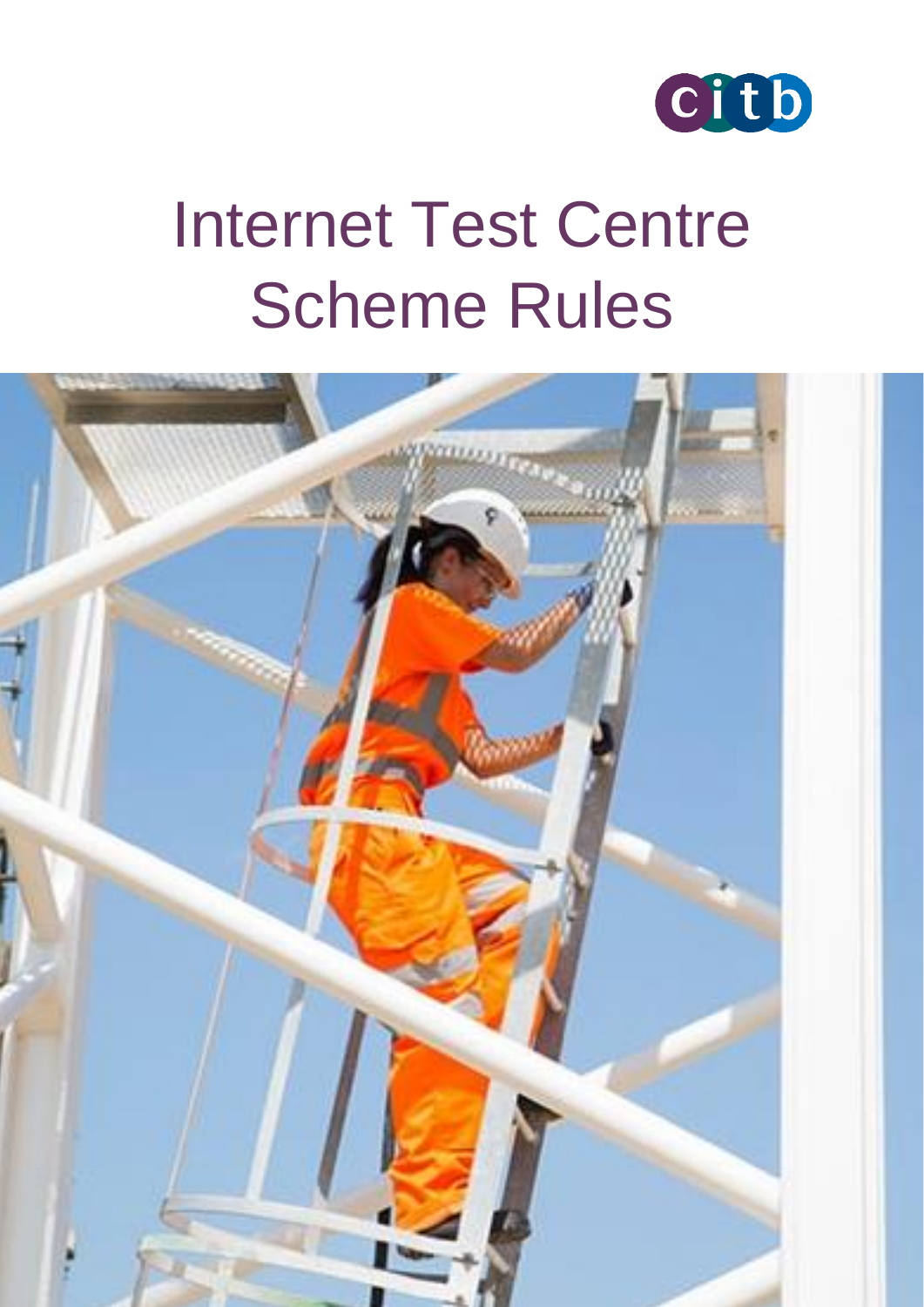Published by CITB, Sand Martin House, Bittern Way, Peterborough, PE2 8TY

#### © **Construction Industry Training Board 2022**

First Published July 2016 Revised September 2016 Revised March 2022

#### **CITB is registered as a charity in England and Wales (Reg No 264289) and in Scotland (Reg No SC044875)**

CITB has made every effort to ensure that the information contained within this publication is accurate. Its content should be used as guidance only and not as a replacement for current regulations, existing standards or as a substitute for legal advice and is presented without any warranty, either express or implied, as to its accuracy. In no event will CITB be liable for any damages arising from reliance upon its content.

All rights reserved. No part of this publication may be reproduced, stored in a retrieval system or transmitted in any form or by any means, electronic, mechanical, photocopying, recording or otherwise, without the prior permission in writing from CITB save that it may be read and saved by the original recipient, for whose private use it was originally intended.

| Version | Date       | Change                                                                                                                                                                                                                                                                                                                                                                                                                           |
|---------|------------|----------------------------------------------------------------------------------------------------------------------------------------------------------------------------------------------------------------------------------------------------------------------------------------------------------------------------------------------------------------------------------------------------------------------------------|
| 1.0     | 07/03/2022 | Launch Document                                                                                                                                                                                                                                                                                                                                                                                                                  |
| 1.1     | 11/03/2022 | Appendix 5 – Candidate Rules resized to one page<br>Appendix 8 - Test log resized to fit 7 lines                                                                                                                                                                                                                                                                                                                                 |
| 1.2     | 25/03/2022 | Version control table added<br>Page 5 - Link to ITC Quality Assurance document added<br>Page 10 - Point 10.1 clarification regarding Third Party booking<br>Appendix 3 – point 13. 31-day storage changed to 30-day storage<br>Appendix 6 - added instruction of where Candidate Rules are<br>stored in VSS<br>Appendix 8 - Test log column headings amended<br>Appendix 9 – point 8.1. 31-day storage changed to 30-day storage |
| 1.3     | 05/05/2022 | Join appendix 5 and appendix 6 and renumber following appendix<br>Change link to new Waiver Form                                                                                                                                                                                                                                                                                                                                 |

### <span id="page-1-0"></span>Version Control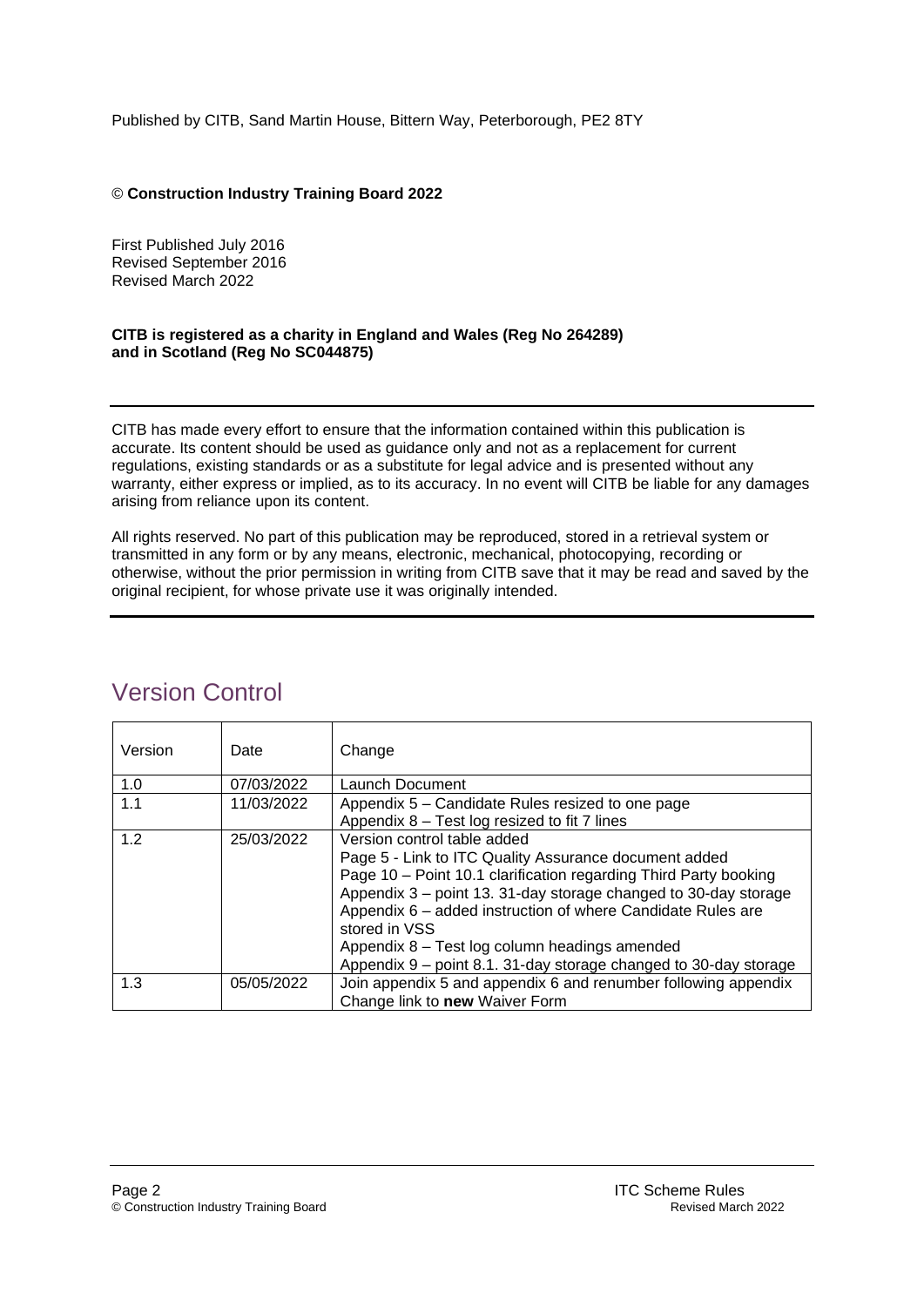### **Internet Test Centre Scheme Rules**

## Contents

| 1. |                                                                     |  |  |  |  |
|----|---------------------------------------------------------------------|--|--|--|--|
| 2. |                                                                     |  |  |  |  |
| 3. |                                                                     |  |  |  |  |
| 4. |                                                                     |  |  |  |  |
| 5. |                                                                     |  |  |  |  |
| 6. |                                                                     |  |  |  |  |
| 7. |                                                                     |  |  |  |  |
| 8. |                                                                     |  |  |  |  |
| 9. |                                                                     |  |  |  |  |
|    |                                                                     |  |  |  |  |
|    |                                                                     |  |  |  |  |
|    |                                                                     |  |  |  |  |
|    |                                                                     |  |  |  |  |
|    |                                                                     |  |  |  |  |
|    |                                                                     |  |  |  |  |
|    |                                                                     |  |  |  |  |
|    |                                                                     |  |  |  |  |
|    |                                                                     |  |  |  |  |
|    |                                                                     |  |  |  |  |
|    |                                                                     |  |  |  |  |
|    |                                                                     |  |  |  |  |
|    |                                                                     |  |  |  |  |
|    | Appendix 1. Types of Health, Safety and Environment (HS&E) tests 15 |  |  |  |  |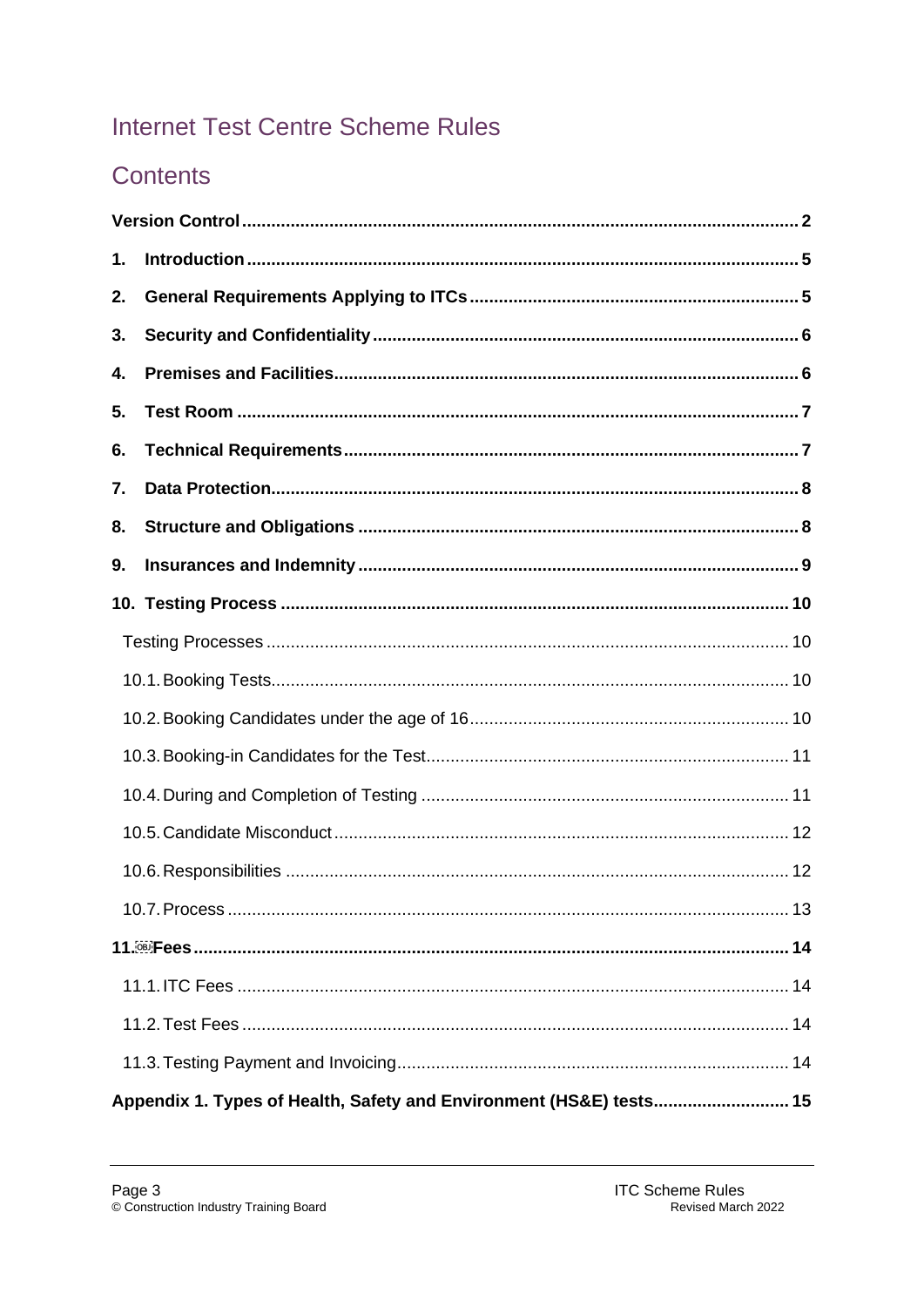| 1.                                                                          |  |  |  |  |  |
|-----------------------------------------------------------------------------|--|--|--|--|--|
| 2.                                                                          |  |  |  |  |  |
|                                                                             |  |  |  |  |  |
|                                                                             |  |  |  |  |  |
|                                                                             |  |  |  |  |  |
|                                                                             |  |  |  |  |  |
|                                                                             |  |  |  |  |  |
|                                                                             |  |  |  |  |  |
|                                                                             |  |  |  |  |  |
| Appendix 8. Provisions for inclusion in the ITC Contract with Candidates 24 |  |  |  |  |  |
|                                                                             |  |  |  |  |  |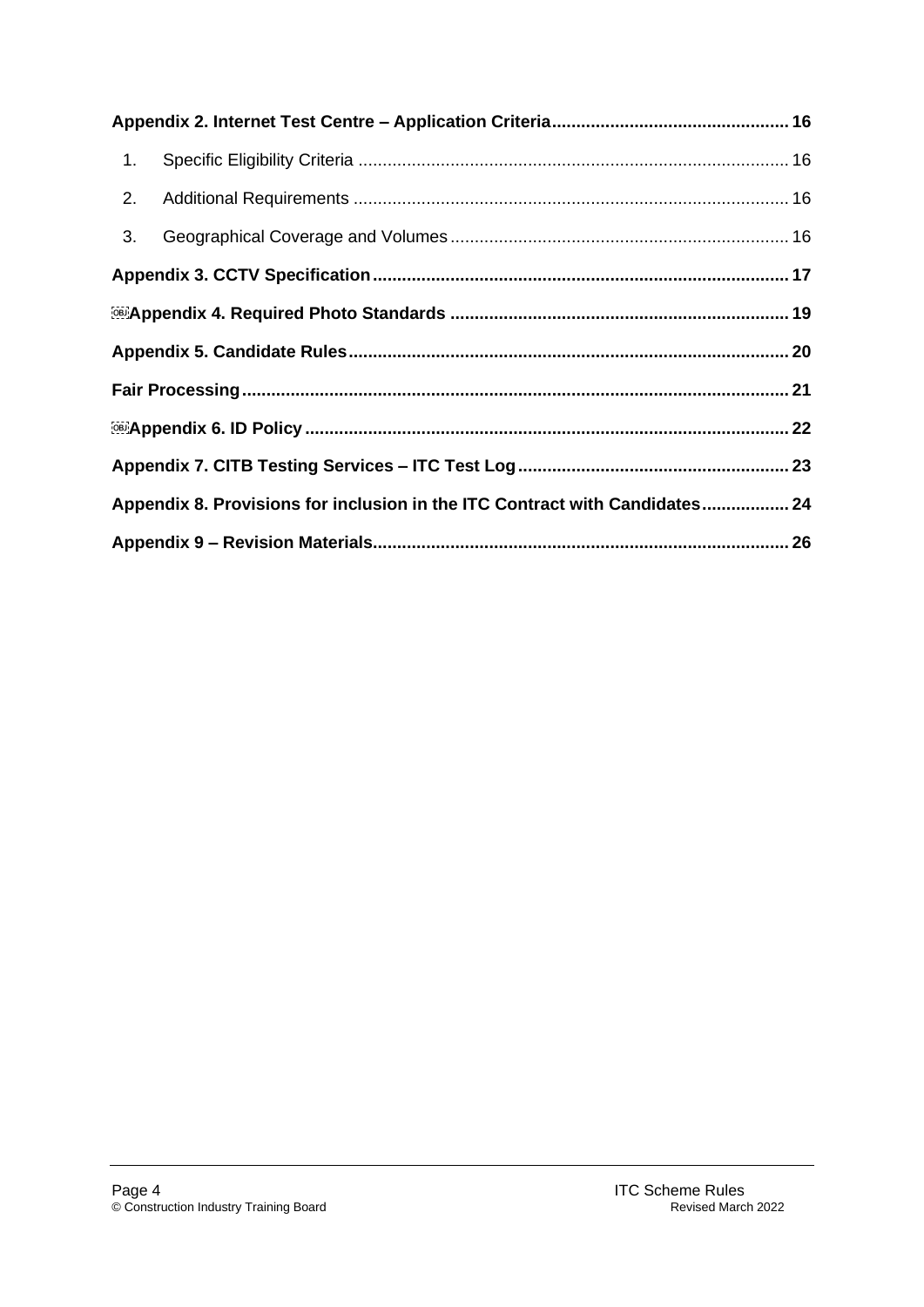### <span id="page-4-0"></span>1. Introduction

This document contains the Scheme Rules that support the delivery of all CITB Health, Safety and Environment (HS&E) tests at Internet Test Centres (ITCs).

By becoming an ITC with your own Administrators, you have the flexibility to test when it is most convenient for the ITC, employer and candidate.

As an ITC, you can offer all current types of the CITB HS&E test.

These Scheme Rules must be read in conjunction with the following documents:

- The Contract [and Standard Terms](https://www.citb.co.uk/media/orulhbuw/citb_centre_agreement_standard_terms_20160701.pdf) ("the Contract")
- **[ITC Quality Assurance Requirements](https://www.citb.co.uk/media/4s2btfsa/itc-quality-assurance-requirements-march-2022.pdf)**
- [PVTC Technical Requirements](https://home.pearsonvue.com/Documents/Test-center/pearsonvue_technical_reqs.aspx) full ITC Technical Requirements will be made available once you have been approved
- [Application Form](https://forms.office.com/Pages/ResponsePage.aspx?id=sc0v476-60S-HO9HADhxYwJIO7D6qHlEkX5xMoKlXb9UN1VVVU4wMjBXVFUyU0hGNVE0VzdaMlgwOCQlQCN0PWcu)

### <span id="page-4-1"></span>2. General Requirements Applying to ITCs

- The ITC requirements shall apply to the ITC and Test Room, as specified in the ITC Technical Requirements, and shall not be transferred to any other ITC or Test Room operated by the ITC.
- The ITC must comply with all the requirements set out in the ITC Application Form, Scheme Rules, Quality Assurance Requirements and ITC Technical Requirements as well as the Pearson VUE Policies and Procedures.
- The ITC must operate the Tests only through equipment that complies with the minimum ITC Technical Requirements.
- The ITC has up to **3 months** from the date of the Form of Agreement to install all the necessary systems and software, and to complete the training of Test Administrators, to make sure CITB's Tests are delivered correctly.
- Before the ITC can commence testing, all required training (which may include any other training that CITB deems necessary) and testing of the ITC Test Administrators must have been completed and the ITC must have at least one authorised Chief Administrator who can also act as a Test Administrator at the ITC.
- The ITC must make sure it adheres to the requirements of the Pearson VUE Policies and Procedures that are published on the [Pearson VUE Support Service website.](https://vss.pearsonvue.com/)
- Updates and changes to relevant documents, not limited to the ITC Scheme Rules, ITC Technical Requirements, Quality Assurance Requirements and Policy and Procedures, will be undertaken in accordance with the Contract and Standard Terms.
- All updates to procedures and technical information relating to the Tests will be communicated via email to the nominated ITC contact (in accordance with the Contract and Standard Terms) no less than **30 calendar days** before the update comes into effect.
- If the ITC requires more Test Stations than stated on the Application Form, the ITC must notify CITB no less than **30 working days** before any additional Test Stations are implemented. The ITC must provide evidence to CITB that the Test Stations meet the specification set out in Appendix 3 and in the ITC Technical Requirements.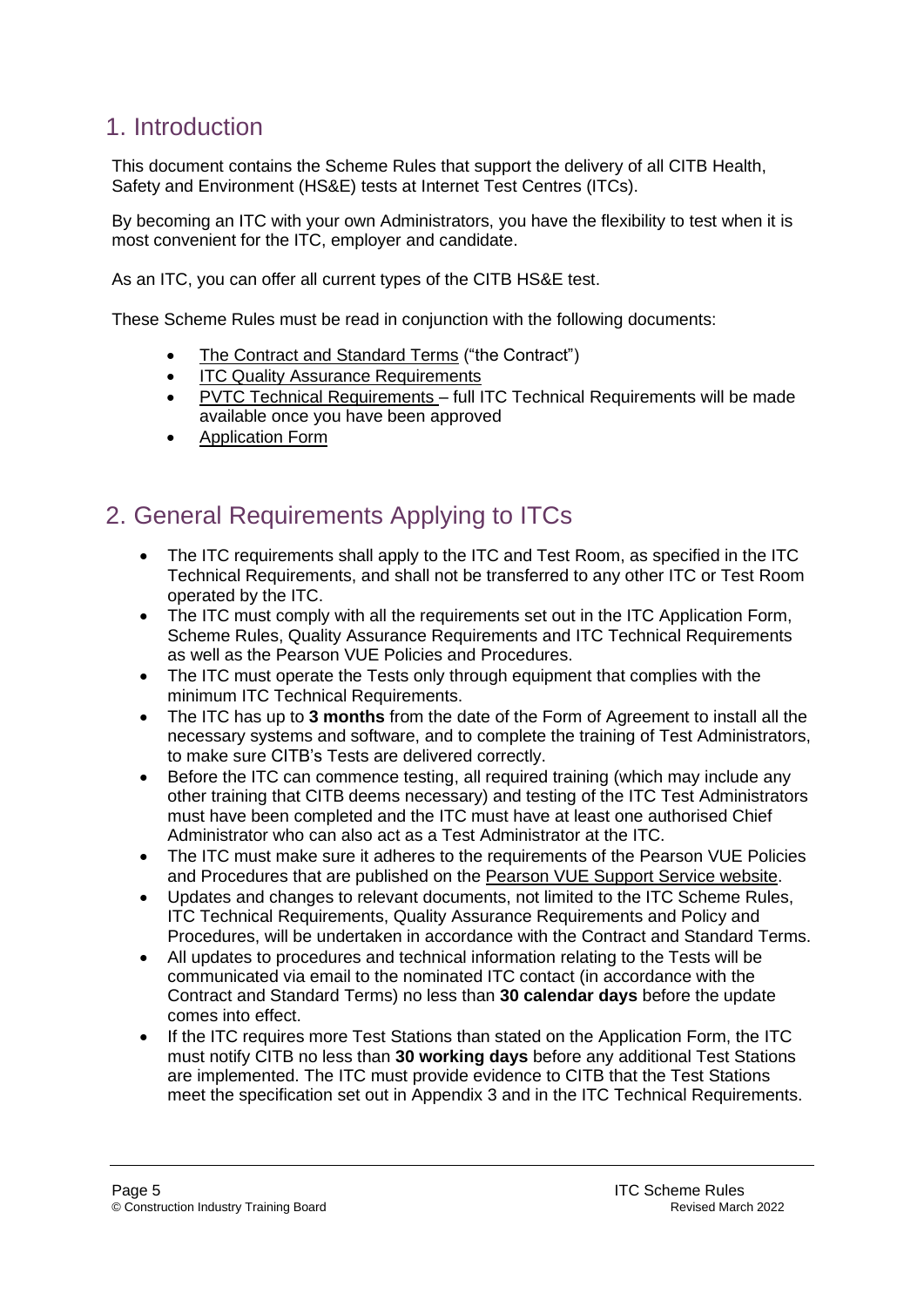• ITCs must have systems in place to enable Candidates to pay by credit/debit card.

### <span id="page-5-0"></span>3. Security and Confidentiality

- The ITC must maintain and implement such new security and operational procedures as CITB or Pearson VUE may, from time to time, demand within **30 working days** of receiving such instructions via email, sent to the nominated ITC contact (according to the Contract).
- The ITC must immediately notify Pearson VUE of any breach of security by creating a case in the Pearson VUE ServiceDirect system ("ServiceDirect"), including, but not limited to, the following:
	- o Any loss of Test questions and answers as a result of a security breach.
	- o Any infiltration of the ITC IT systems.
	- o Any flaw in the physical or software security systems and any other security breach of which the ITC becomes aware.
- At all times, the ITC must keep the questions and answers relating to an HS&E test secure and prevent their disclosure (other than in the conduct of a Test).
- Administrators must not exchange or share passwords with each other under any circumstances.

### <span id="page-5-1"></span>4. Premises and Facilities

ITC premises must:

- Be situated in commercial premises, i.e., premises for which non-domestic rates are applicable and which are deemed in the reasonable opinion of CITB and its representatives to be a professional, business-like environment suitable for assessment in all respects.
- Adhere to all applicable UK laws including, but not limited to, regulations or codes of practice relating to the Health and Safety at Work Act 1974.
- Have adequate waiting facilities for Candidates which are separate and not visible from the Test Room, and a minimum of one seat should be available for each Test Station at the ITC.
- Have clean and presentable welfare facilities with hot and cold running water, as described in health and safety regulations under statutory welfare provisions, which can be accessed by all Candidates attending the ITC.
- Have a separate booking-in room from the Test Room, which includes a desk and a chair available for the purpose of checking-in Candidates when the ITC has more than one Testing Station.
- Have CCTV installed that operates in accordance with the specification set out in Appendix 3.
- Have individual secure lockers for each Candidate's belongings. The lockers must be separate from the Test Room and at least one locker per Test Station must be available. Lockers are to be used by Candidates to store personal belongings (e.g. mobile phones, wallets, handbags) before testing, and they must retain the key until the Test has been completed.
- Have a landline outside the Test Room for emergency purposes.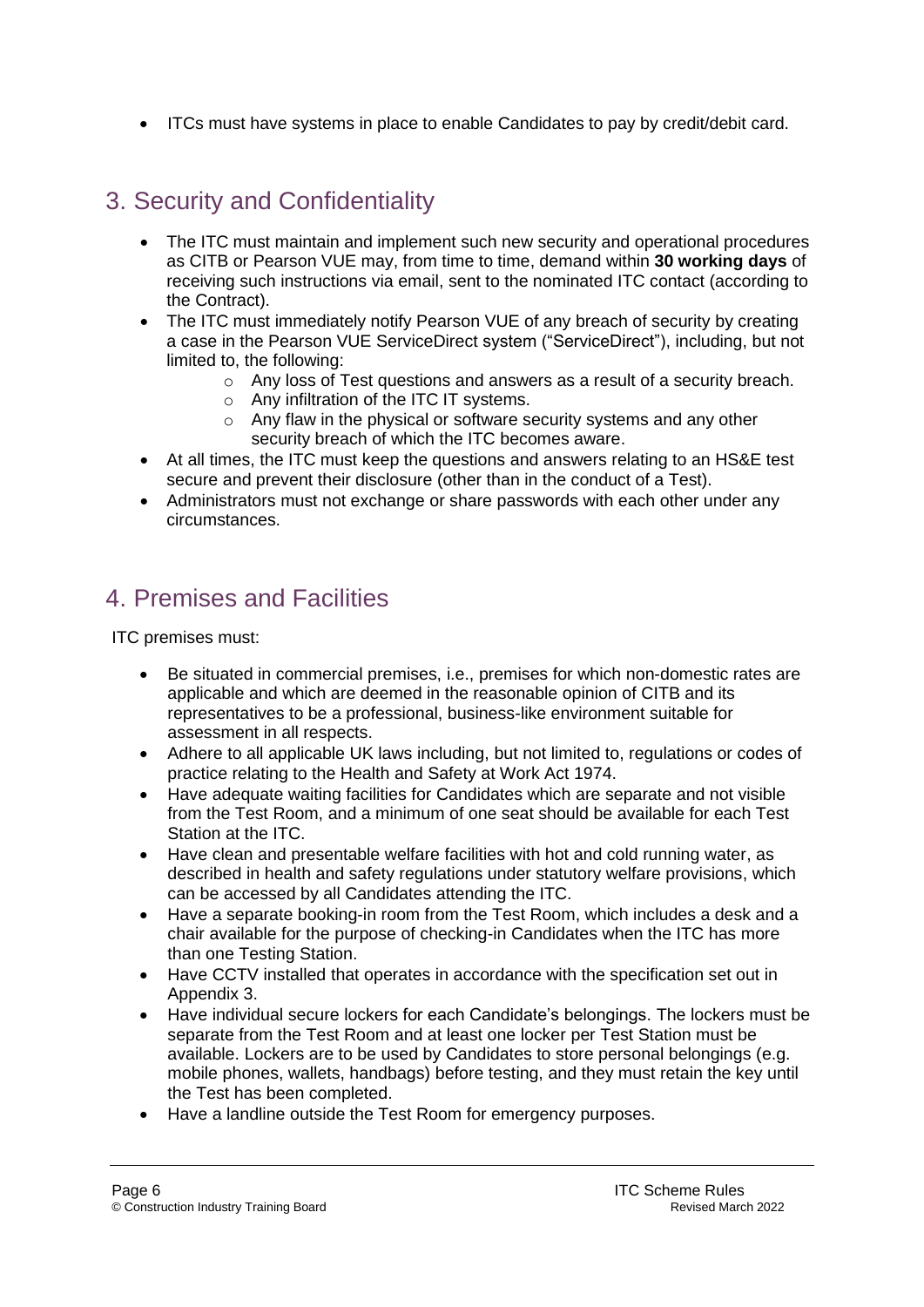• Be sufficiently resourced to make sure that invigilation and administration tasks are carried out in line with the Scheme Rules.

### <span id="page-6-0"></span>5. Test Room

The Test Room must be maintained as a permanent testing room, with all equipment set up in its permanent position.

- A layout detailing how the Test Room should be configured is shown in Appendix 3.
- The Test Room must be free of any materials that could assist a Candidate in taking their Test, including, but not limited to, Test-related materials and paperwork. All educational materials displayed on the walls must be removed before Tests are taken.
- Test Stations must be set out so that all Candidates can always be clearly seen by the Test Administrator from a designated stationary position within the Test Room.
- All equipment and power supplies must meet current legislative requirements.
- Test Stations must be located a minimum distance of 1.25m away from each other, with dividers in place between each Test Station (at least 60cm in height and ensuring that the length of the dividers is to the end of the Candidate's chair) to prevent any opportunity for Candidates to make eye contact with those in the Test Station next to them (see Test Room layout in Appendix 3).
- The Test Room must have adequate lighting, ventilation, and a reasonable temperature during the delivery of Tests.
- The lighting should be appropriate to allow the CCTV system to provide clear images of the whole room and each of the Test Stations.
- The Test Room must be free of noise (including but not limited to conversations and telephones) during testing.
- During Tests, the Test Room must not be used for any additional purpose.

### <span id="page-6-1"></span>6. Technical Requirements

- The ITC must always comply with the minimum ITC Technical Requirements supplied to them and detailed in the Software Installation Instructions accessed via downloads on the Pearson VUE Support Service site.
- The ITC must adhere to the details in the ITC Technical Requirements that outline prohibited equipment and software.
- The ITC acknowledges and agrees that rights set out in the [Pearson VUE Software](https://vss.pearsonvue.com/)  [Licence](https://vss.pearsonvue.com/) shall be exercisable against the ITC by either CITB or Pearson VUE.
- Measures must be in place to prevent glare on Visual Display Units (VDUs), in line with current legislative requirements.
- The ITC must have appropriate software access to enable the transfer of CCTV footage files, including but not limited to MP4 format.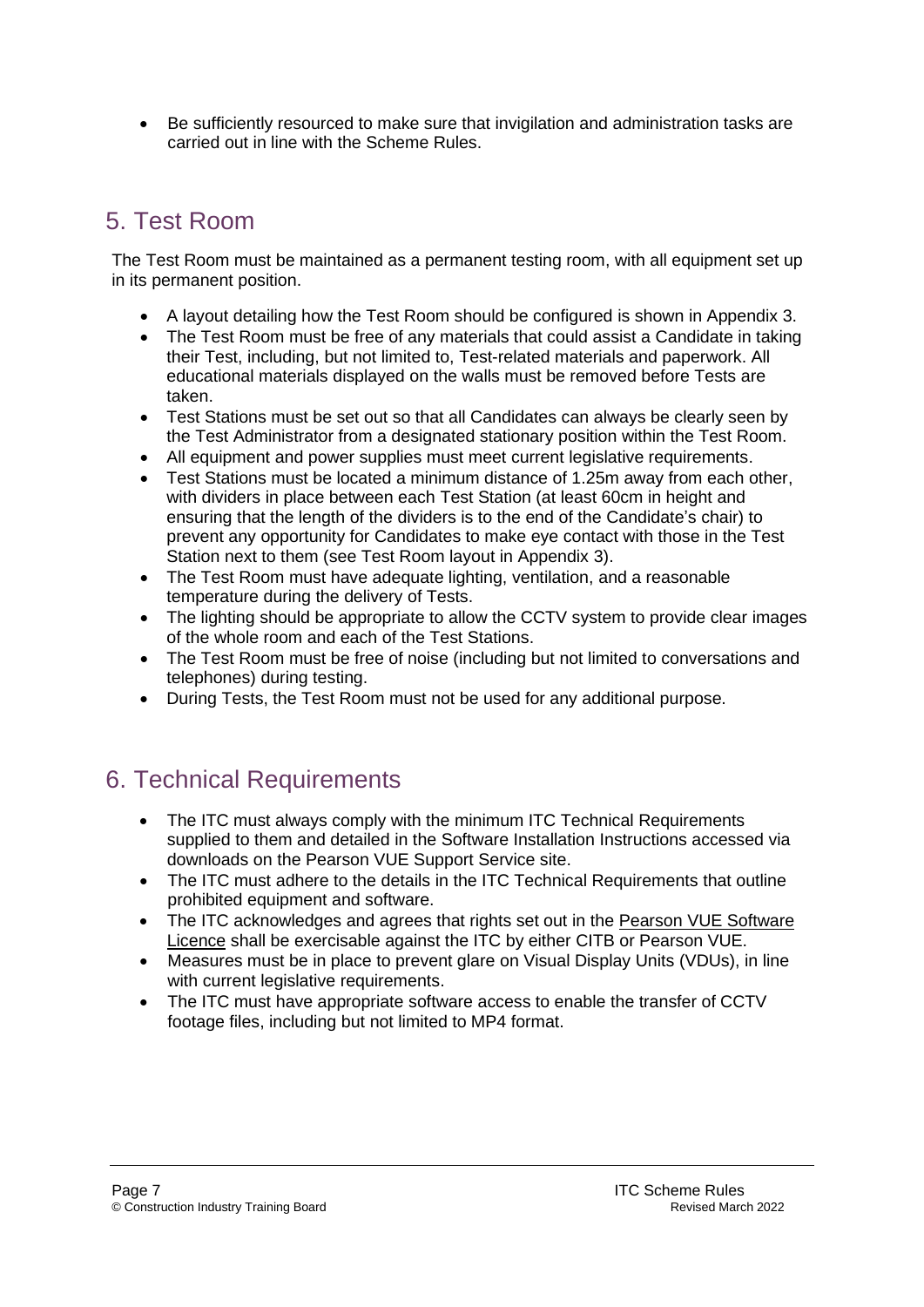### <span id="page-7-0"></span>7. Data Protection

- CITB reserves the right to request copies of Candidates' data as a part of routine audits or during investigations.
- The ITC shall ensure it complies with all applicable data protection legislation with the provision of the Test and other services.

### <span id="page-7-1"></span>8. Structure and Obligations

- Each ITC must appoint a Chief Administrator and a Test Administrator. The Test Administrator can also be the Chief Administrator.
- The **Chief Administrator** is responsible and accountable for the following:
	- o Giving assistance to any CITB Quality Assurance representative who is carrying out a monitoring visit at the ITC or remotely, to include providing access to Test Logs, ID and relevant CCTV footage, and any other relevant documents required by CITB to carry out an audit detailed in the Quality Assurance Requirements.
	- $\circ$  Monitoring and maintaining the security of both physical and digital activities during testing.
	- o Booking and confirming the times of Tests with Candidates and communicating any re-schedules or cancellations to the Candidates.
	- o Making sure that every Candidate sits the Test that they have booked.
	- o Making sure that all relevant documents relating to the delivery of Tests are recorded and stored, as required in these Scheme Rules.
	- o Making sure that the relevant systems, e.g. Pearson VUE Site Manager, are continually updated, and any changes in ITC personnel are updated.
	- o Making sure that a copy of the ITC Test Log (available from [Pearson VUE](https://vss.pearsonvue.com/)  [Support Service \(VSS\)](https://vss.pearsonvue.com/) and in Appendix 8) is made available to the Test Administrator before the Test session begins. Each Test Log must be retained on file for **2 years** from the date of the Test. After **2 years**, the Test Logs must be securely disposed of. ITC Test Logs will be requested for inspection at the time of audit by CITB.
	- o Making sure that all ITC Test Administrators have passed the CITB ITC Test Administrator test before conducting any Tests on behalf of CITB. All Test Administrators need to take the Test once every **12 months**. The Test is contained in the exams list of your Registration Manager and has the title 'CITB\_PVTC: ITC Administrators Test'.
	- o Making sure no self-proctored Tests are undertaken. This means you cannot administer your own Test or Tests of other persons known to you. CITB requires all ITCs to have a process to recognise and mitigate, wherever possible, conflicts of interest.
- The **Test Administrator** is responsible and accountable for the following:
	- o Booking Candidates in 48 hours before their HS&E test. CITB will waive this rule only in exceptional circumstances (see 10.1).
	- $\circ$  Making sure that every Candidate sits the type of Test that they have booked.
	- o Ensuring compliance in all respects with CITB and Pearson VUE rules and procedures, as issued to Test Administrators or published on the [Pearson](https://vss.pearsonvue.com/)  [VUE Support Service \(VSS\)](https://vss.pearsonvue.com/) from time to time.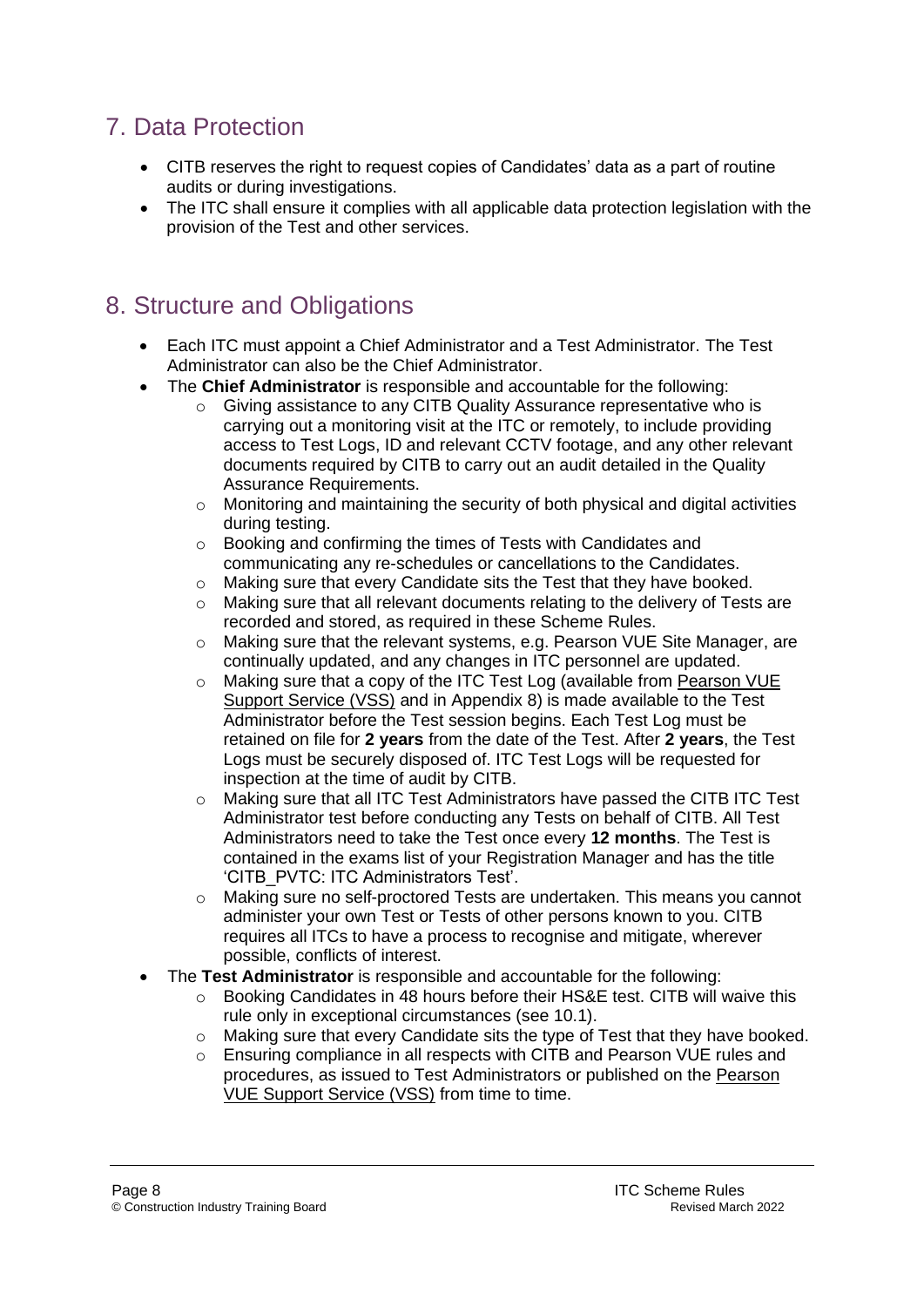- $\circ$  Making sure that each Candidate Test start and finish time is recorded according to the actual Candidate Test time on the Test Logs.
- o Making sure that, once a Candidate leaves the Test Room after completing the Test, the leaving time is logged.
- o Being present in the Test Room to make sure that the Tests are correctly invigilated while a Test is in progress. For the avoidance of doubt, the Test Administrator must always be physically present in the Test Room during the entire testing process. The use of viewing windows or CCTV Test monitoring is not permitted. Without exception, the Test Administrator must not have a mobile phone or any personal electronic device in the Test Room or on their person during the testing process.
- o Keeping secure and not sharing their Test Administrator login details or password with anyone and not allowing any other person to use their login details or password.
- The ITC must:
	- o Notify CITB of the identity of its Chief Administrator and Test Administrators at the Commencement date and notify within **10 working days** the identity of any new Chief Administrator or Test Administrator appointed.
	- o Always make sure that during a Test, Test Administrators are present within the Test Room, in a ratio of at least one Test Administrator for every eight Candidates present.
	- o Make sure ITC staff are sufficiently competent in the English language to make intelligible announcements during the Test if required, and to liaise with CITB staff.
	- $\circ$  Make sure that any individual who intends to act as either Chief Administrator or Test Administrator adheres to the Scheme Rules.
	- o Make sure that details of the ITC location, authorised administrators and ITC opening hours are kept up to date on [Pearson VUE Connect](https://connect.pearsonvue.com/Connect/#/authenticate)
	- o Make sure that it notifies CITB via [Pearson VUE Connect](https://connect.pearsonvue.com/Connect/#/authenticate) and emails. [itc@citb.co.uk](mailto:itc@citb.co.uk) of any temporary period of closure of an ITC lasting more than **14 calendar days**.
- Updates to HS&E tests will be communicated to all ITCs as and when they are undertaken. Communication will be in advance and be no less than **30 calendar days** before an update takes effect.

### <span id="page-8-0"></span>9. Insurances and Indemnity

The ITC will make sure that it has the following insurances set at the following amounts:

- Employers' Liability Insurance set at the minimum as required by law.
- Professional Indemnity Insurance set at £2 million.
- Public Liability Insurance set at £5 million.
- In addition to the requirements set out in the Contract, the ITC shall indemnify and keep Pearson VUE indemnified from and against all cost, damage, loss, proceedings, or expense howsoever arising out of or in connection with the conduct of Tests or its operation as an ITC.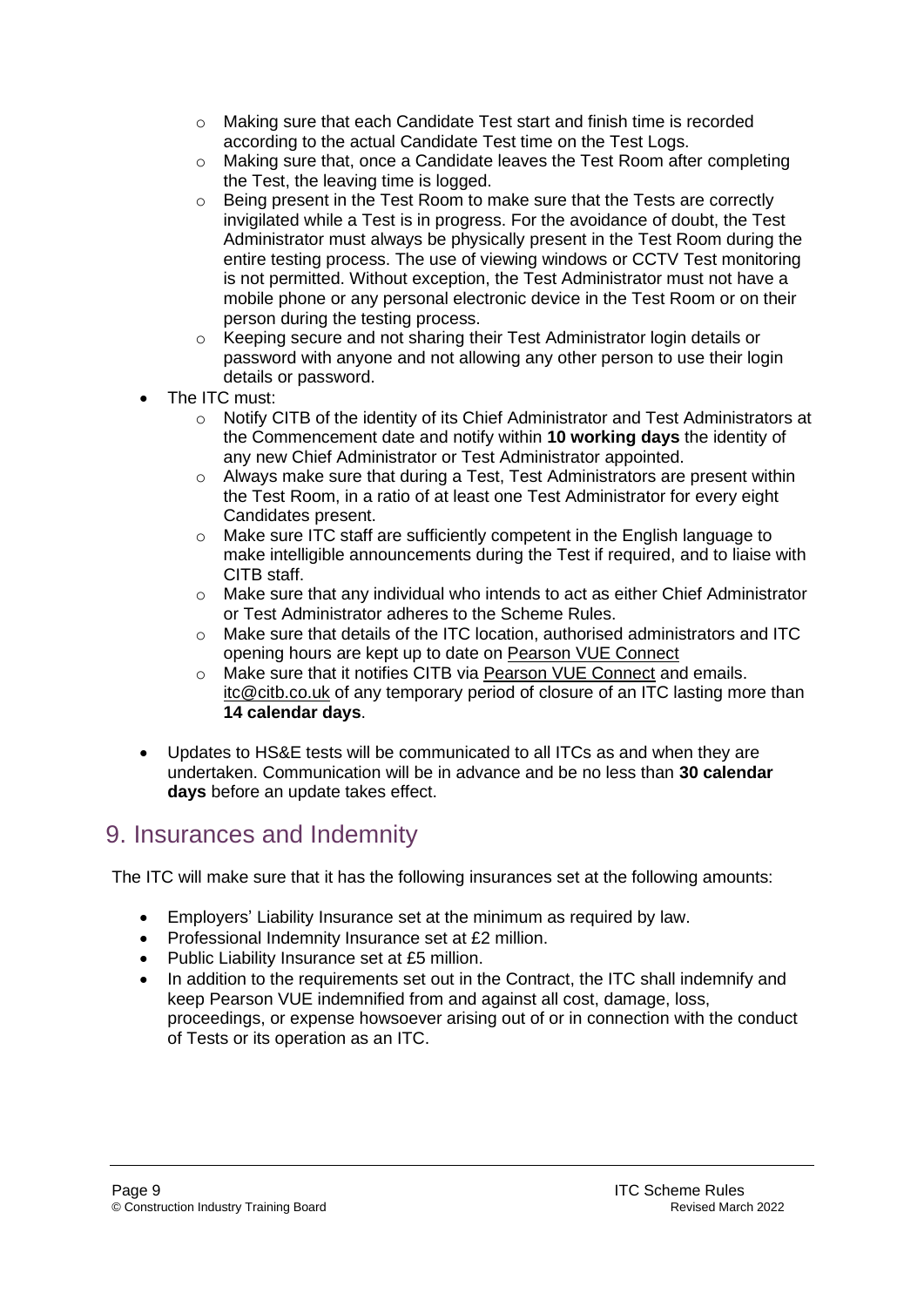### <span id="page-9-1"></span><span id="page-9-0"></span>10. Testing Process

#### 10.1. Booking Tests

- <span id="page-9-2"></span>• It is the ITC's responsibility to make sure that Candidates are made aware of the date and time of their Test booking. All bookings must be entered onto the Pearson VUE booking system no less than 48 hours before the actual Test is undertaken. For the avoidance of doubt, this means that no Test must be launched on the system without being pre-booked. 'Walk-in Tests' are no longer permissible.
- In extenuating circumstances, or in the case of an emergency circumstances, ITCs may be able to book a Test within 48 hours. In such circumstances, the ITC must make a record of the specific reason(s) for allowing the Test. This record must be made available for auditing purposes. CITB reserves the right to remove this facility from ITCs at its sole discretion where concerns are identified.
- Candidates must be informed of the types of identification that are acceptable. A list of these can be found on the [CITB website](https://www.citb.co.uk/media/nkdbqksx/hse-test-id-policy-october-2021.pdf) or via the [Pearson VUE Support](https://vss.pearsonvue.com/)  [Service \(VSS\).](https://vss.pearsonvue.com/)
- Candidates must be informed that they will not be able to take a Test if they do not present appropriate identification on arrival at the ITC.
- If a Candidate does not have appropriate identification, they can complete a waiver form, together with a letter giving guidance for completion before the Test date (available on the [CITB website](http://www.citb.co.uk/cards-testing/booking-test/book-for-an-indivudual/) at or from the [Pearson VUE Support Service](https://vss.pearsonvue.com/)  [\(VSS\).](https://vss.pearsonvue.com/)
- The waiver form, when offered as identification for a Test, must be fully and correctly completed, with all required documents attached. If the form has not been completed correctly, the Candidate must be refused a Test. These forms must be kept at the ITC for **2 years** for audit purposes.
- The ITC must have a system in place that enables prospective Candidates to book and pay for a Test to be taken at the ITC using a credit or debit card.
- Pearson VUE Vouchers cannot be redeemed at an ITC.
- When booking, re-scheduling or cancelling Tests *on behalf of a Candidate*, the ITC shall follow the booking procedure and shall be subject to the CITB Terms and Conditions, as set out on the [Pearson VUE booking system.](https://wsr.pearsonvue.com/testtaker/signin/SignInPage/CITB)
- The Candidate must be given a copy of the Candidate Rules to read before signing the electronic e-pad and sitting the Test – see Appendix 5.
- ITCs are not permitted to facilitate bookings made by third parties whose activities meet one or more of the criteria listed in the CITB Third Party Booking Agent Resale Policy. This is to safeguard candidates against fraudulent activities and overcharging (section 10.7). The CITB Third Party Booking Agent Resale Policy can be found on the [CITB Website.](https://www.citb.co.uk/about-citb/what-we-do/citb-policies/third-party-booking-agent-resale-policy/)

#### 10.2. Booking Candidates under the age of 16

- <span id="page-9-3"></span>• If booking needs to be made for a Test for a Candidate under 16 years of age, please contact the Pearson VUE helpline on **0344 994 4488**.
- CITB must have proof of parental permission to register and hold a record for Candidates under the age of 16.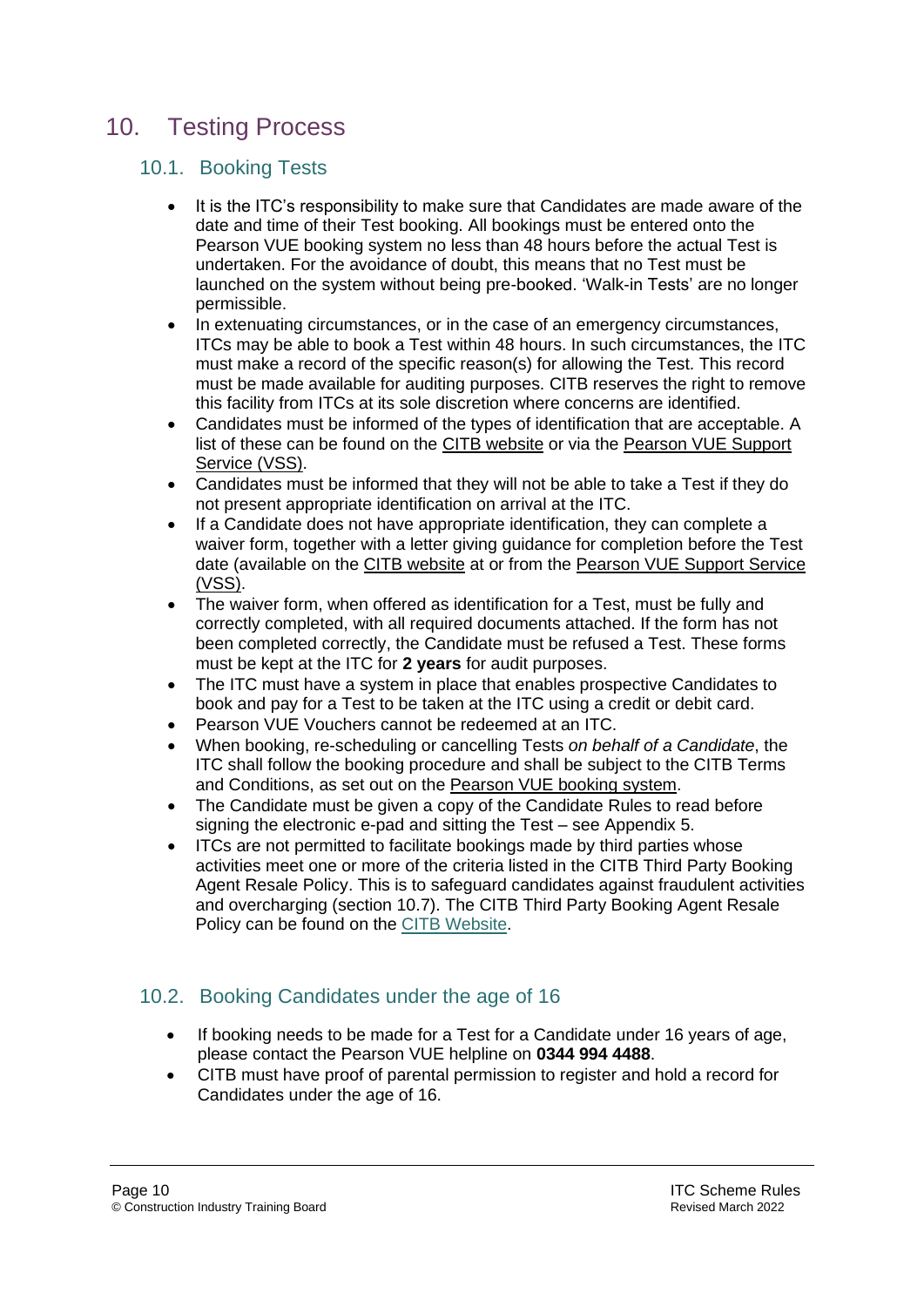- Parental consent must be obtained before booking a Candidate under the age of 16. The parental consent form is available on the [CITB website](http://www.citb.co.uk/cards-testing/booking-test/book-for-an-indivudual/) at or via the [Pearson VUE Support Service \(VSS\).](https://vss.pearsonvue.com/)
- In exceptional circumstances, where the under-16 Candidate does not have any form of photographic identification (e.g. passport), they can present the Under 16 confirmation of ID form, which is available on the [CITB website](http://www.citb.co.uk/cards-testing/booking-test/book-for-an-indivudual/) at or via the [Pearson VUE Support Service \(VSS\).](https://vss.pearsonvue.com/) This form must be signed by the college or school the Candidate attends. The Test Administrator(s) invigilating the Test cannot sign this form on behalf of the Candidate.
- The ITC must store the signed [Parental Consent Form](https://www.citb.co.uk/media/nqefc1tc/parental_consent_form.pdf) and Under 16 confirmation of ID form at the ITC for **2 years** for audit purposes.

#### <span id="page-10-0"></span>10.3. Booking-in Candidates for the Test

- The Candidate must be given a copy of the Candidate Rules to read before signing the electronic e-pad and sitting the Test – see Appendix 5.
- When the signature is collected on the e-pad, the Candidate is signing to confirm that they have read and understood the:
	- o Candidate Rules.
	- o Fire Safety Briefing, giving details of evacuation procedures and meeting points in the event of an emergency.
- The Chief Administrator or Test Administrator needs to check that the signature on the electronic e-pad matches the signature on the identification presented by the Candidate.
- If the signature does not match the identification provided, the Candidate must be given another chance to sign. If this second signature does not match, the Candidate must be refused a Test.
- The Candidate's current valid passport, photographic driving licence or other appropriate form of identity must be inspected and copied. All copies must be retained securely for **2 years**. Acceptable forms of ID are listed on the [CITB](https://www.citb.co.uk/media/nkdbqksx/hse-test-id-policy-october-2021.pdf.)  [website.](https://www.citb.co.uk/media/nkdbqksx/hse-test-id-policy-october-2021.pdf.)
- Images of the Candidate must be taken to the required standards see Appendix 4. If the initial image does not meet the required standards, it will need to be re-taken.
- The Candidate is required to sign the Test Log (see Appendix 8) to confirm the time of the Test and consent to having their image taken.
- Any Candidate who is unable or unwilling to provide the required identification as set out above must not be admitted into the Test Room.

### <span id="page-10-1"></span>10.4. During and Completion of Testing

• After a Test begins, if a technical problem occurs with the computer equipment, or there is a power failure, the Test Administrator can re-start the Test. If this fails, the Pearson VUE Technical Support team must be contacted on **0800 145 6084** (available 24 hours a day with worldwide coverage).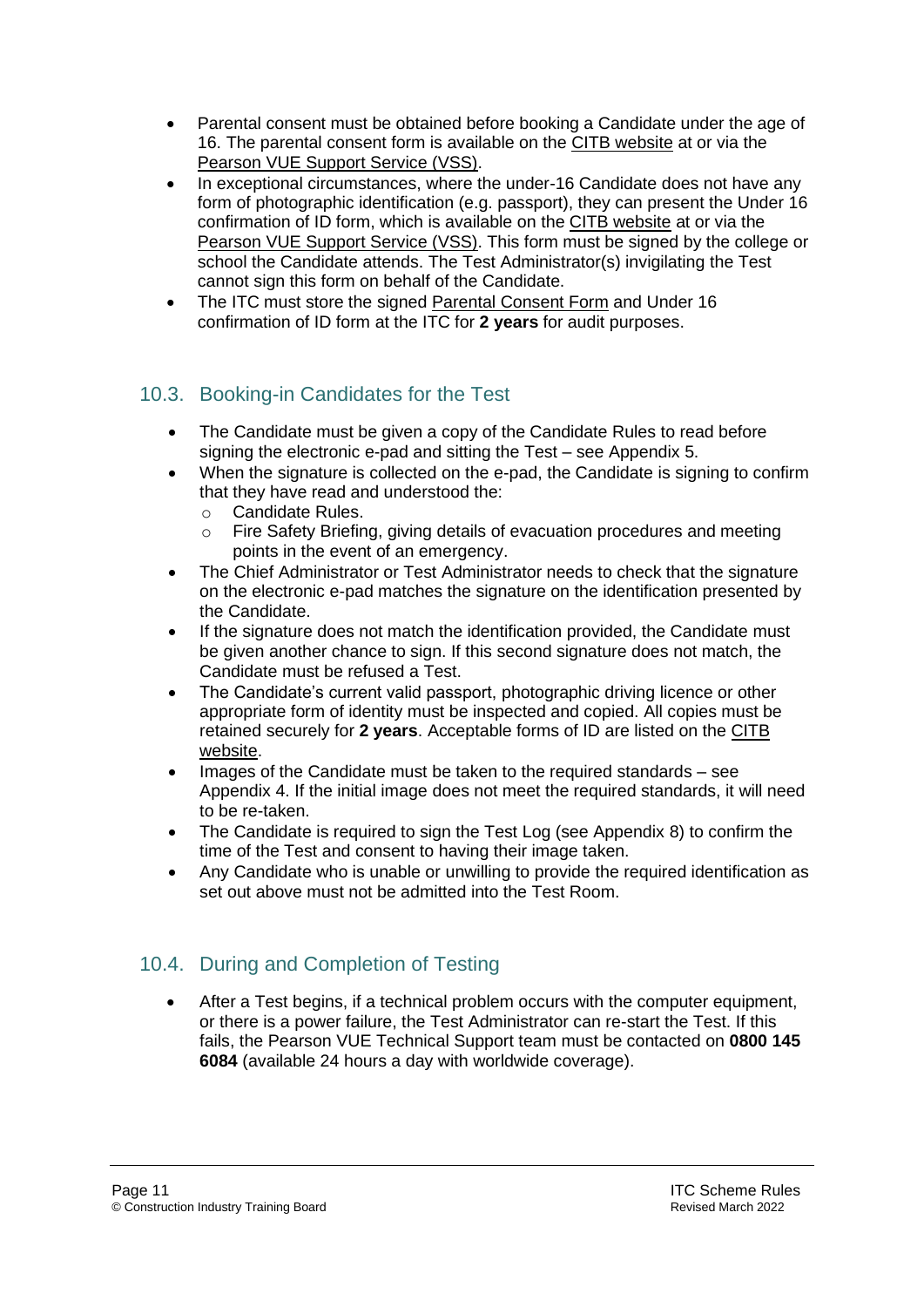• The ITC must ensure that Candidates are given their Test Results upon leaving the Test Room. These should be printed and folded before being given to the Candidate.

#### <span id="page-11-0"></span>10.5. Candidate Misconduct

- If a Candidate is suspected of breaching CITB testing rules or if they direct threatening behaviour towards a member of the ITC staff, the ITC will need to raise a case in the ServiceDirect system, accessed through [Pearson VUE](https://connect.pearsonvue.com/Connect/#/authenticate) [Connect.](https://connect.pearsonvue.com/Connect/#/authenticate)
- Candidate misconduct is defined as any act by a Candidate that compromises the security of a Test and includes but is not limited to:
	- $\circ$  Suspected impersonation/proxy testing where it is believed that the Candidate has engaged another individual to take the Test on their behalf.
	- o Breach of testing rules applies primarily to prohibited items, including but not limited to Bluetooth devices or computer programmes such as Team viewer, which allow remote access by someone outside the Test Room, being taken into the Test Room, regardless of whether it can be proven that the item was used to cheat during the Test or used to steal Test content.
	- $\circ$  Verbally and physically abusive behaviour this applies in any instance where a Candidate has used language and/or threatening body language and or been physically abusive that would reasonably cause any individual present in the ITC to consider to be verbally and/or physically abusive conduct. This includes directing hateful, insulting, or threatening language at others in the ITC, based on any of the protected characteristics listed in the Equality Act.
- The ITC Chief Administrator is responsible for reporting all instances of misconduct involving CITB Candidates and must immediately raise a ServiceDirect case and email [report.it@citb.co.uk.](file:///C:/Users/karen.hilliard/AppData/Local/Microsoft/Windows/INetCache/Content.Outlook/GP57O8OX/report.it@citb.co.uk) Failure to report instances of misconduct to CITB will result in sanctions being applied to the ITC.
- The process for any Candidate misconduct is to be followed as set out on [Pearson VUE Support Service \(VSS\)](https://vss.pearsonvue.com/).
- In situations where you fail to comply with the requirements to take action, CITB reserves the right to impose sanctions on your organisation's status.

#### <span id="page-11-1"></span>10.6. Responsibilities

- **ITC Chief Administrators** are responsible for reporting all instances of Candidate misconduct involving CITB Candidates and must immediately raise a ServiceDirect case.
- **The Pearson VUE Customer Service Centre** is responsible for notifying CITB of any reported incidents of misconduct involving CITB Candidates within one hour of the time of the incident or by 10am the next working day if the incident occurred after 5pm.
- **The Pearson VUE Compliance Team** is responsible for monitoring the number and types of misconduct incidents involving CITB Candidates and assisting CITB with further action.
- **CITB** is responsible for reviewing the incidents and notifying the Pearson VUE Compliance Team should any further action be necessary.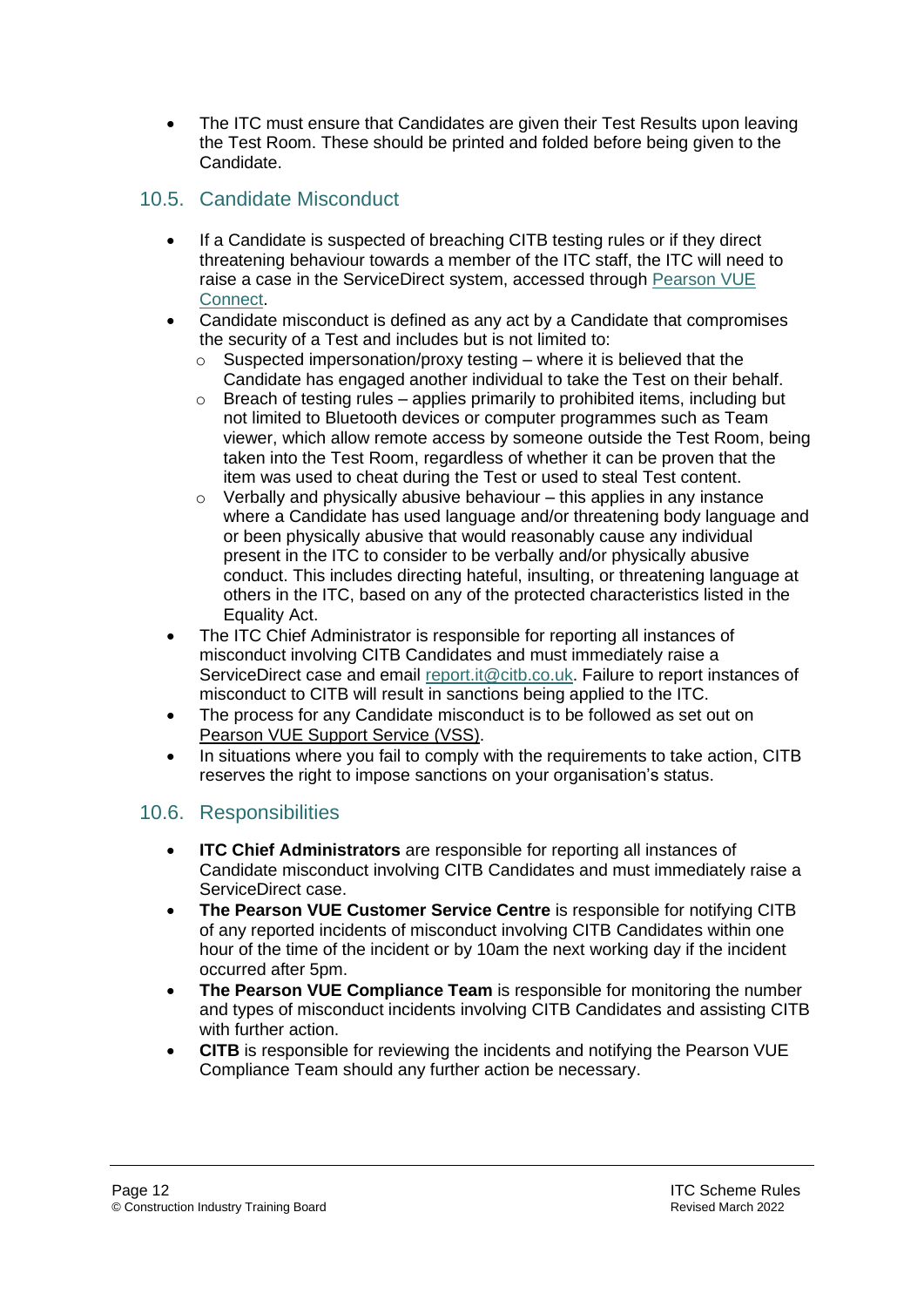#### <span id="page-12-0"></span>10.7. Process

#### **Suspected impersonation/proxy testing**

If at any point in the check-in process the Candidate fails a check that leads the Test Administrator to believe that they are not a genuine Candidate, the Candidate must be turned away and an incident report raised. Please make sure that any details that you have already gained from the Candidate are kept for reporting and investigation purposes. This includes, but is not limited to, any photographs taken of the Candidate, personal details such as address, any copies of ID, and details explaining why the Candidate was turned away.

#### **Breach of testing rules**

• All Candidates must be informed of the testing rules before being admitted to their Test. If at any point during the Test the Candidate is witnessed breaching the testing rules, the Test Administrator must discreetly stop the Test and quietly ask the Candidate to step into the waiting area. The Candidate must not be permitted to re-enter the Test Room and an incident report must be raised.

#### **Verbally abusive behaviour**

If at any point during the Test a Candidate is witnessed behaving in a verbally abusive way, the incident must be reported to the Police and an incident report raised.

#### **Physically abusive behaviour**

• If at any point during the Test a Candidate is witnessed behaving in a physically abusive way, the incident must be reported to the Police and an incident report raised.

#### **Raising an incident report for CITB Candidate misconduct**

- When a misconduct incident occurs, an incident report must be raised on ServiceDirect **immediately** using the 'CITB Candidate Error or Misconduct' category.
- The Candidate Misconduct template must be completed with as much detail and evidence as possible.
- You must then email [report.it@citb.co.uk](mailto:report.it@citb.co.uk) to report the incident and provide the ServiceDirect case number.
- In line with the Candidate Warning Marker Process, a blocked Candidate will be sent a letter notifying them that a block has been placed on their name to prevent future bookings and providing CITB's contact details should the Candidate wish to appeal.
- Once a block has been placed on a Candidate due to violent behaviour (physical and/or verbal), this may be lifted only if authorisation is received from CITB to do so. This will be sent to the Compliance Team, who will arrange for the block to be lifted and the evidence of approval retained.
- If a blocked Candidate attempts to book a further Test, they may be prevented from doing so.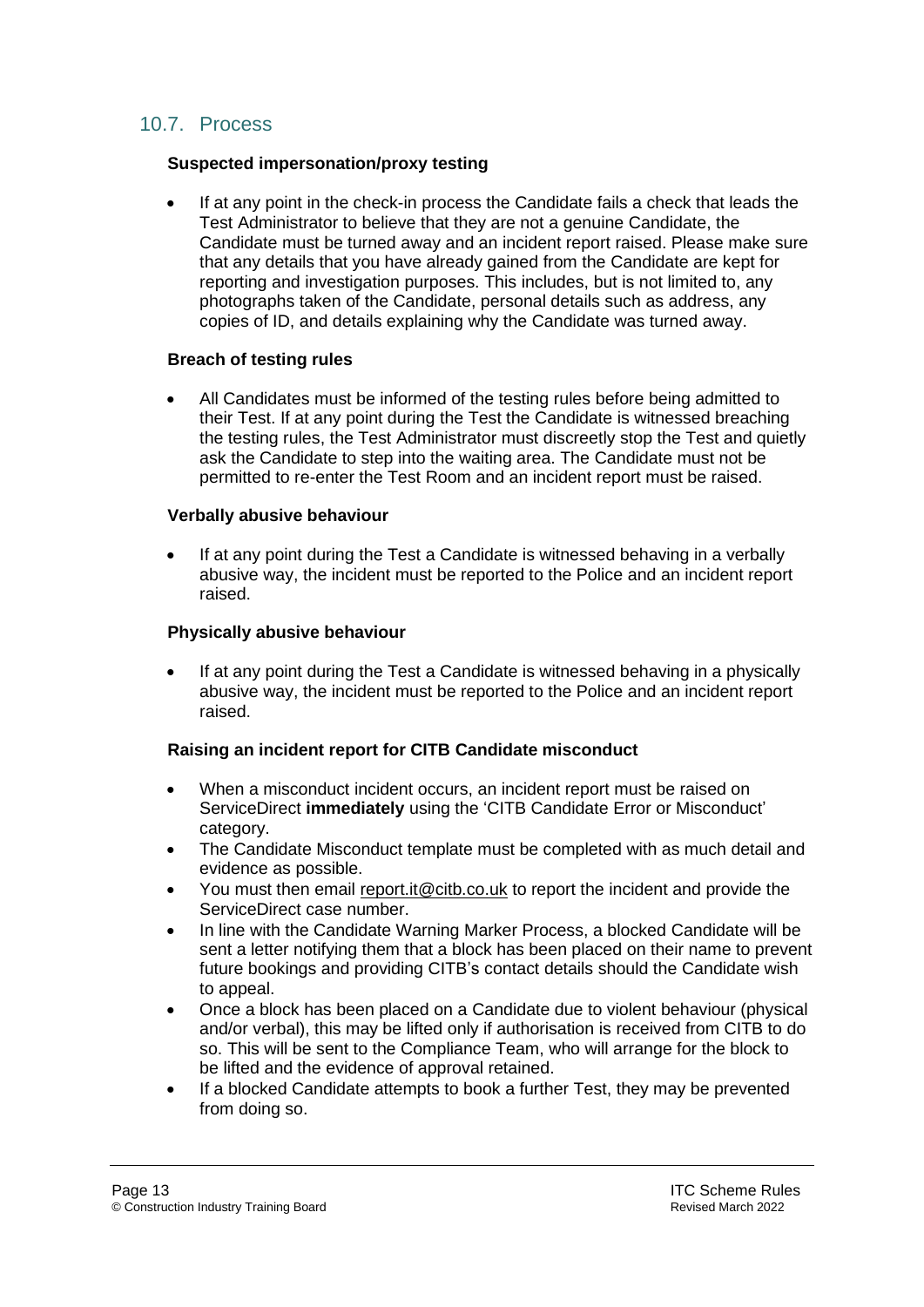- If a blocked Candidate attends an ITC and exhibits further violent or abusive behaviour, the Police should be contacted as appropriate, and an incident raised on ServiceDirect.
- The ITC must inform CITB within **7 working days** of any approach by a person or third-party offering money or other inducements or incentives to any other person to assist Candidates at your ITC or undertake any other malpractice, maladministration or fraudulent activities.

### <span id="page-13-0"></span>11. Fees

#### 11.1. ITC Fees

- <span id="page-13-1"></span>• As an approved CITB ITC, you will be charged an annual subscription fee on the anniversary of your approval. For more information about the fee, please visit the CITB [website.](https://www.citb.co.uk/standards-and-delivering-training/internet-test-centre-itc-support/) The fee is subject to change by CITB from time to time.
- The annual subscription fee will cover your Quality Assurance visits and associated services (unless the Scheme Rules specify any additional charges are required for audits).
- The ITC will be liable for all fees, regardless of whether they choose to test or not.
- In the event of maladministration, malpractice, or fraud as a result of an investigation carried out by CITB where Candidates are required to re-sit their Test, the ITC shall be liable for costs incurred by CITB and include the re-test and any reasonable costs as a result of the investigation.

#### <span id="page-13-2"></span>11.2. Test Fees

- The ITC will advise Candidates of the current Test Fee current fees are on the [CITB website.](https://www.citb.co.uk/courses-and-qualifications/hse-test-and-cards/book-a-test/)
- The Test Fee, as set out on the CITB website, excludes any other charges which a Candidate may incur for other services.
- If the ITC does not clearly separate the Test Fee from the costs for other services that are charged to the Candidate, CITB will apply sanctions to the ITC.

#### <span id="page-13-3"></span>11.3. Testing Payment and Invoicing

- CITB will invoice for any Tests delivered, a week in arrears.
- ITCs must apply the "100% CITB discount" option when booking Tests and pay the weekly invoices from CITB (credit/debit card and voucher details should **NOT** be entered into 'Registration Manager'). If an ITC does not use the correct payment method as set out above, it will still be charged on its weekly invoicing from CITB. No refunds for Tests paid by other methods will be given.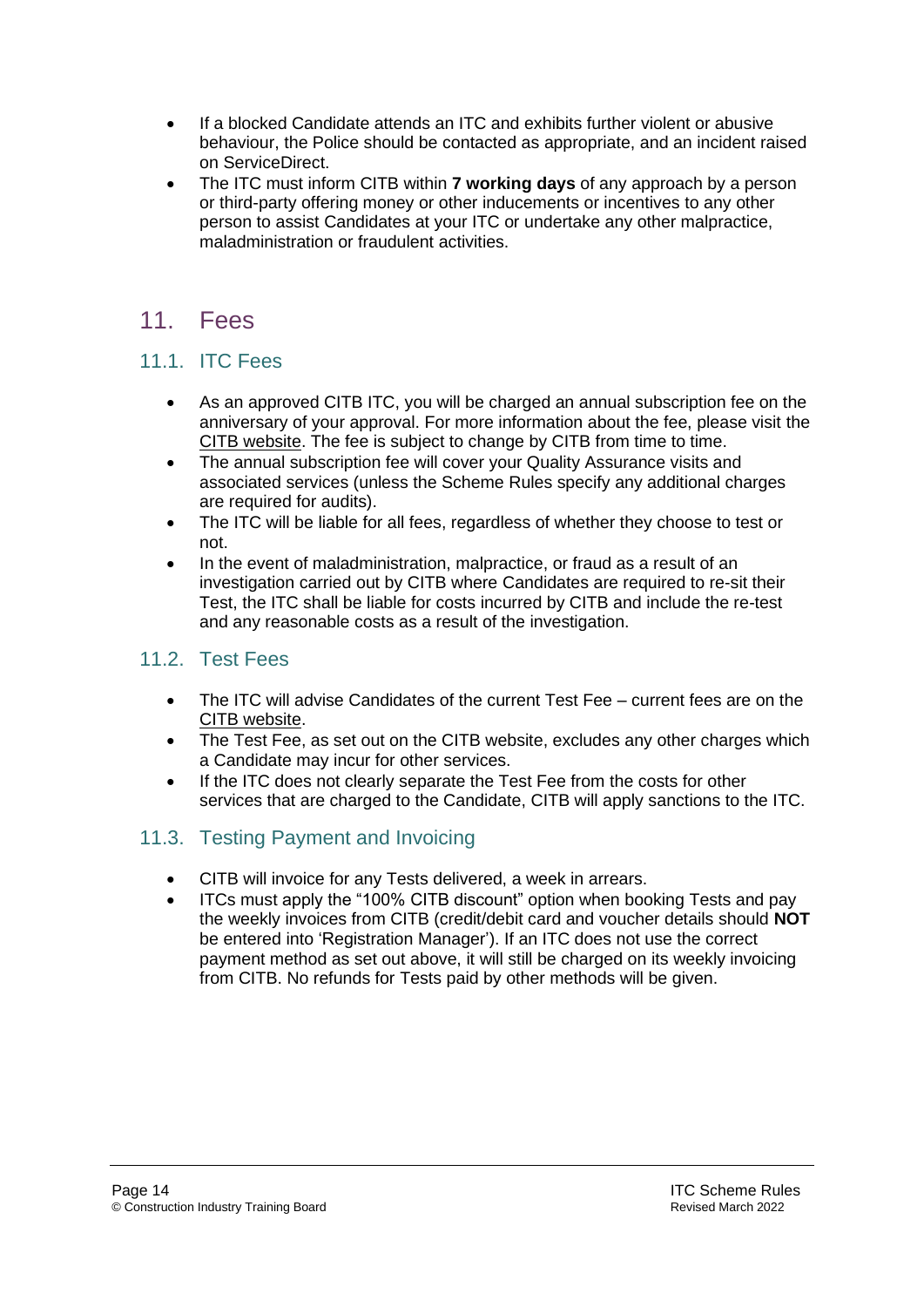### <span id="page-14-0"></span>Appendix 1. Types of Health, Safety and Environment (HS&E) tests

All HS&E tests consist of 50 multiple choice questions.

There are 50 core knowledge-based questions to check knowledge of health, safety, environmentally safe working practices and sustainability.

For specialist tests, the 50 multiple choice knowledge questions consist of 44 core questions and six questions on the specific specialism (such as supervisory, tunnelling etc.). The Managers and Professionals (MAP) test consists of 50 core questions, including on the Construction (Design and Management) Regulations, demolition, plumbing or gas and highway works. The time allowed for each test is 45 minutes.

The cost of each HS&E test is listed on the CITB [website.](https://www.citb.co.uk/courses-and-qualifications/hse-test-and-cards/book-a-test/)

The following tests are available at ITCs:

- HS&E test for Operatives
- HS&E test for Managers and Professionals
- HS&E Specialist Supervisors test
- **HS&E Specialist Demolition test**
- HS&E Specialist Plumbing test
- **HS&E Specialist Highway Works test**
- HS&E Specialist Working at Height test
- HS&E Specialist Lifts and Escalators test
- HS&E Specialist Tunnelling test
- HS&E Specialist HVACR Heating and Plumbing Services test
- HS&E Specialist HVACR Pipefitting and Welding test
- HS&E Specialist HVACR Ductwork test
- HS&E Specialist HVACR Refrigeration and Air Conditioning test
- HS&E Specialist HVACR Services and Facilities Maintenance test.

Tests are available with voiceover options. These are listed on the CITB [website](https://www.citb.co.uk/courses-and-qualifications/hse-test-and-cards/about-hse-test/) under the 'Special assistance for the test' tab.

Candidates who require additional support, such as a reader/recorder, an interpreter or sign language, need to take their test at a Pearson VUE centre. Call the Special Assistance booking line on **0344 994 4491** or email [citb.testingspecialassistance@pearson.com.](mailto:citb.testingspecialassistance@pearson.com)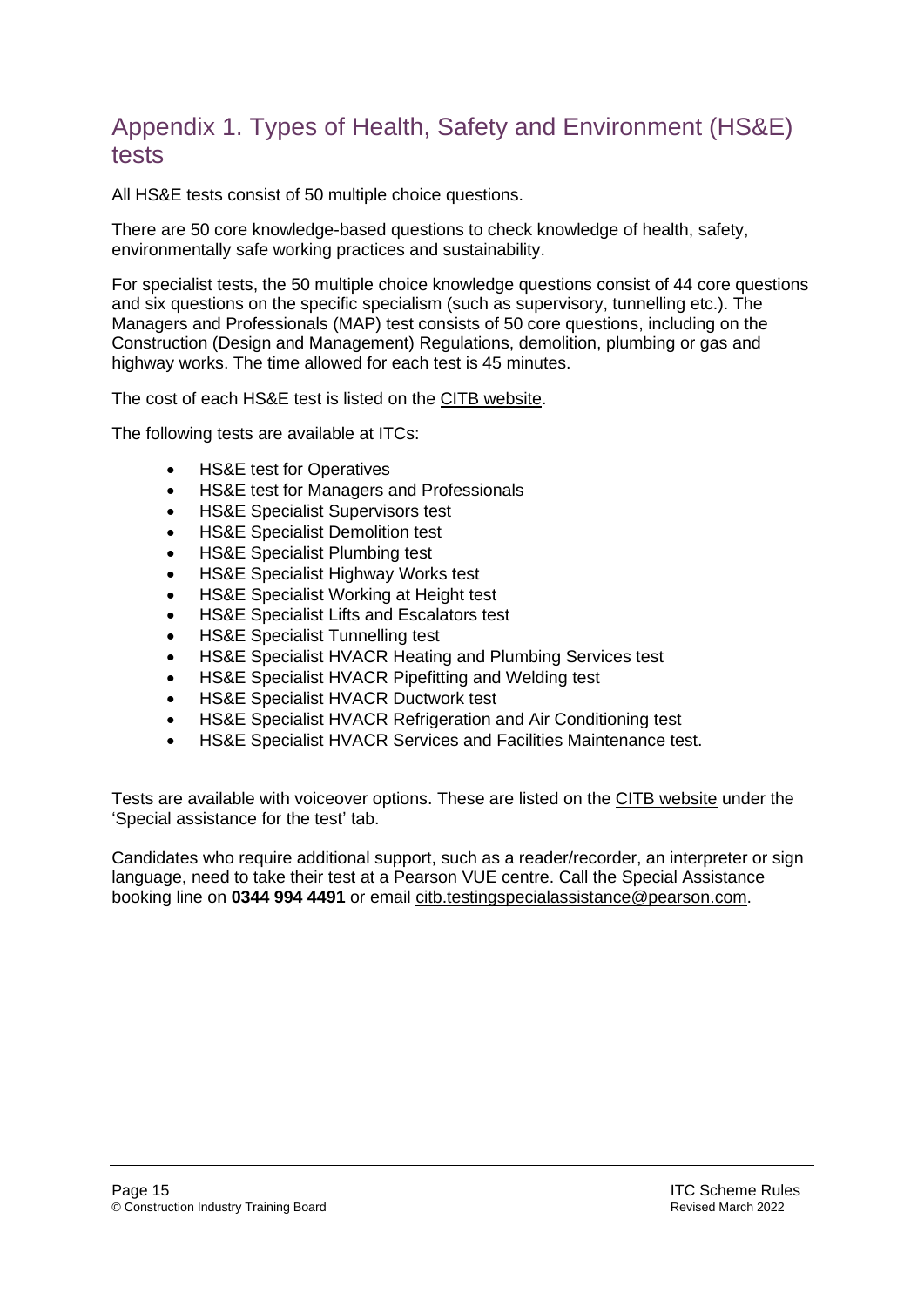### <span id="page-15-0"></span>Appendix 2. Internet Test Centre – Application Criteria

Applicants must represent any organisation from Section 1, below. Applicants must be able to evidence that the application is supporting at least one of the criteria laid out in Section 2.

On receipt of the application. CITB will review the existing HS&E testing network to support geographical coverage and volumes, as laid out in Section 3.

#### <span id="page-15-1"></span>1. Specific Eligibility Criteria

Applicants must represent one of the following:

- a. Employer: a CITB Levy-registered employer that wants to test their own staff and/or supply chain.
- b. Training provider: Training provider approved by an awarding organisation, an existing CITB Approved Training Organisation (ATO) or a training provider approved by CITB that delivers construction-related training.
- c. Further Education (FE) or Higher Education (HE): this includes colleges, universities and sixth form colleges providing construction-related training.
- d. Registered Charity: A registered charity that has the objective of advancing education linked to the construction industry; applications must include the Registered Charity Number.
- e. Prison: Her Majesty's Prison or a Young Offender Institution that aims to rehabilitate and train offenders.

#### <span id="page-15-2"></span>2. Additional Requirements

Applicants will have to provide evidence of direct links to the construction industry through partnerships such as:

- a. National employers: e.g. BAM, Mace, Costain.
- b. Construction-related employers: detail which services these employers provide.
- c. Local and national construction projects: such as HS2, Hinckley Point C.
- d. Prison Service and Probation Service: delivering training within prisons, back-to-work schemes on release.
- e. Local job centre: such as return-to-work programmes directly linked to the construction industry.
- f. Local council: e.g. co-ordinating services for transferring skills of refugees.

#### <span id="page-15-3"></span>3. Geographical Coverage and Volumes

ITC approval is subject to applicants demonstrating they are meeting a gap in the local market, based on the following criteria:

- a. Distance from other ITCs and Pearson VUE centres: number of centres within a 10 mile radius if outside London, or a 5-mile radius if within London (M25).
- b. Volume of HS&E tests delivered over the past 12 months.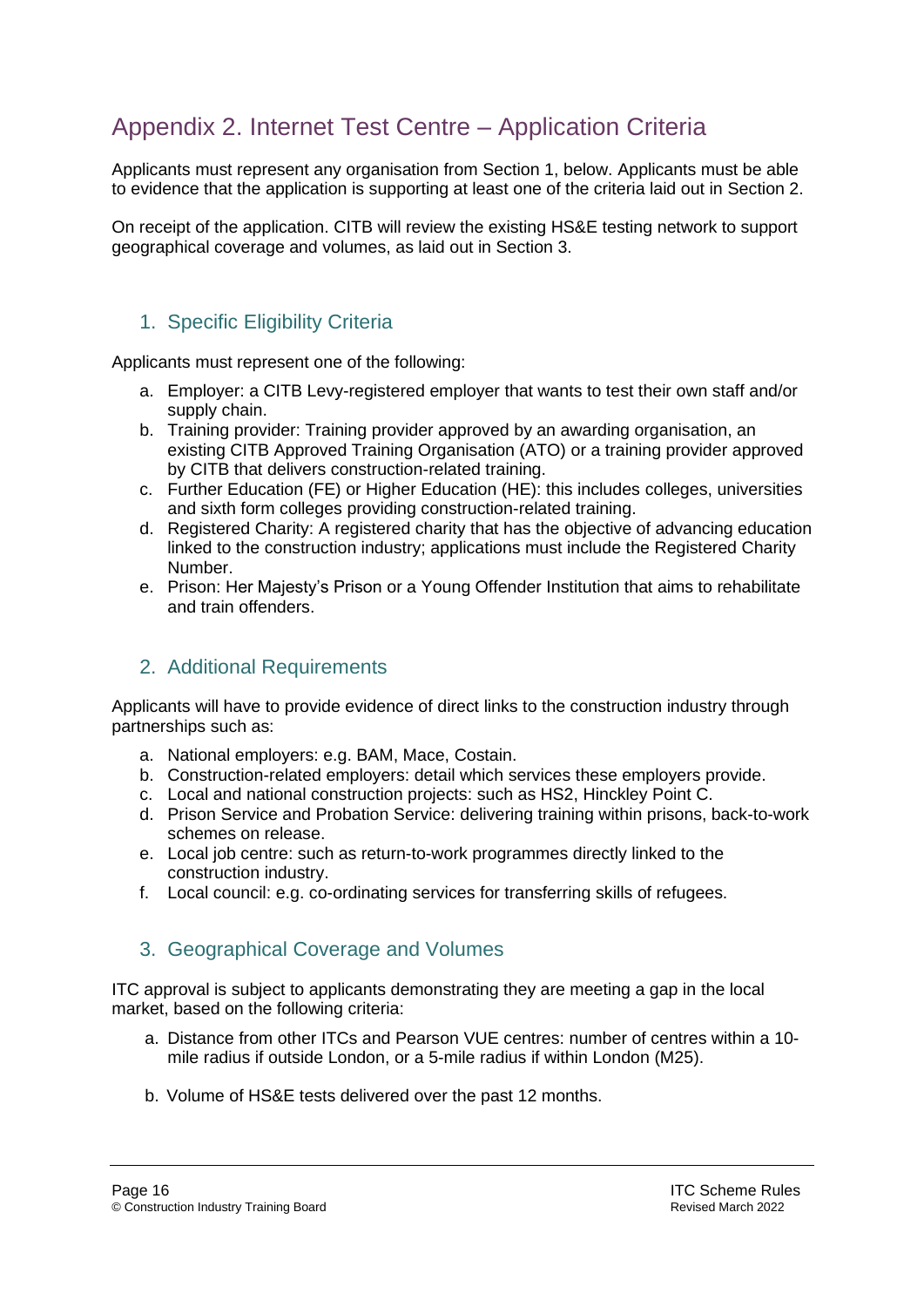### <span id="page-16-0"></span>Appendix 3. CCTV Specification

- 1. The ITC must advise Candidates that CCTV cameras are in use, and prominent signs must be displayed throughout the premises advising that CCTV surveillance is in operation.
- 2. The Test Room must have cameras with audio recording to cover the whole Test Room, including the invigilator(s) present in the Test Room and all Candidates when they are taking their Tests.
- 3. The CCTV system must be capable of recording both video and audio. The sound can be recorded by external or internal microphones connected to the CCTV. However, video and sound must be synchronised.
- 4. The ITC must make sure that the video footage from the CCTV cameras that they install is clear and in colour.
- 5. The ITC must have, comply with, and make available, a CCTV Policy.
- 6. The ITC must make sure it complies with all applicable data protection legislation and that the CCTV is installed, operated, and used in accordance with the applicable guidance provided by the Information Commissioner's Office (ICO). CCTV must be digital not analogue.
- 7. The ITC must be registered with the ICO information can be found at [https://ico.org.uk/r](https://ico.org.uk/)egistration/new.
- 8. The Test Room must have appropriate lighting to allow clear footage to be recorded.
- 9. Test Stations must be individually identified (numerically or alphabetically) and must all be visible to a CCTV camera.
- 10. CCTV footage must always be held for **30 calendar days**, even if you have been audited within this time period.
- 11. CCTV footage if requested must be **continuous** and contain **all** visual and audio footage of a Candidate held by the ITC from the time of the Candidate's arrival at the Test Station until the Candidate has completed the Test and leaves the Test Station.
- 12. CCTV footage must be made available to CITB within **2 calendar days** of a request. Failure to comply within this timescale will result in immediate suspension from delivering Tests.
- 13. CCTV systems must be compatible with the **30-day** storage requirement and must continuously record activity in the Test Room, commencing 15 minutes before the Test starts and stopping 15 minutes after the end of the Test. It cannot be set for motion sensor activation only.
- 14. ITCs must have appropriate software to enable the transfer of CCTV footage files and the downloading of footage onto an external driver/storage system when footage is requested by CITB.
- 15. CITB can and may ask for CCTV footage as part of its quality assurance, and for audit and/or investigation purposes.
- 16. Any postage and delivery costs will be met by the ITC for any CCTV requests by CITB where an electronic medium, such as Microsoft Teams, cannot be used.
- 17. ITCs must have an internal procedure to make sure that timings shown on CCTV and Test Stations are synchronised and are consistent with Test Logs. CCTV must always show the correct date and time.
- 18. ITCs must have an internal procedure to make sure that CCTV is operating correctly.
- 19. If the CCTV system or a camera at an ITC breaks down or ceases to work for any reason, all testing must be stopped and CITB notified immediately. No testing can resume without CITB's written approval.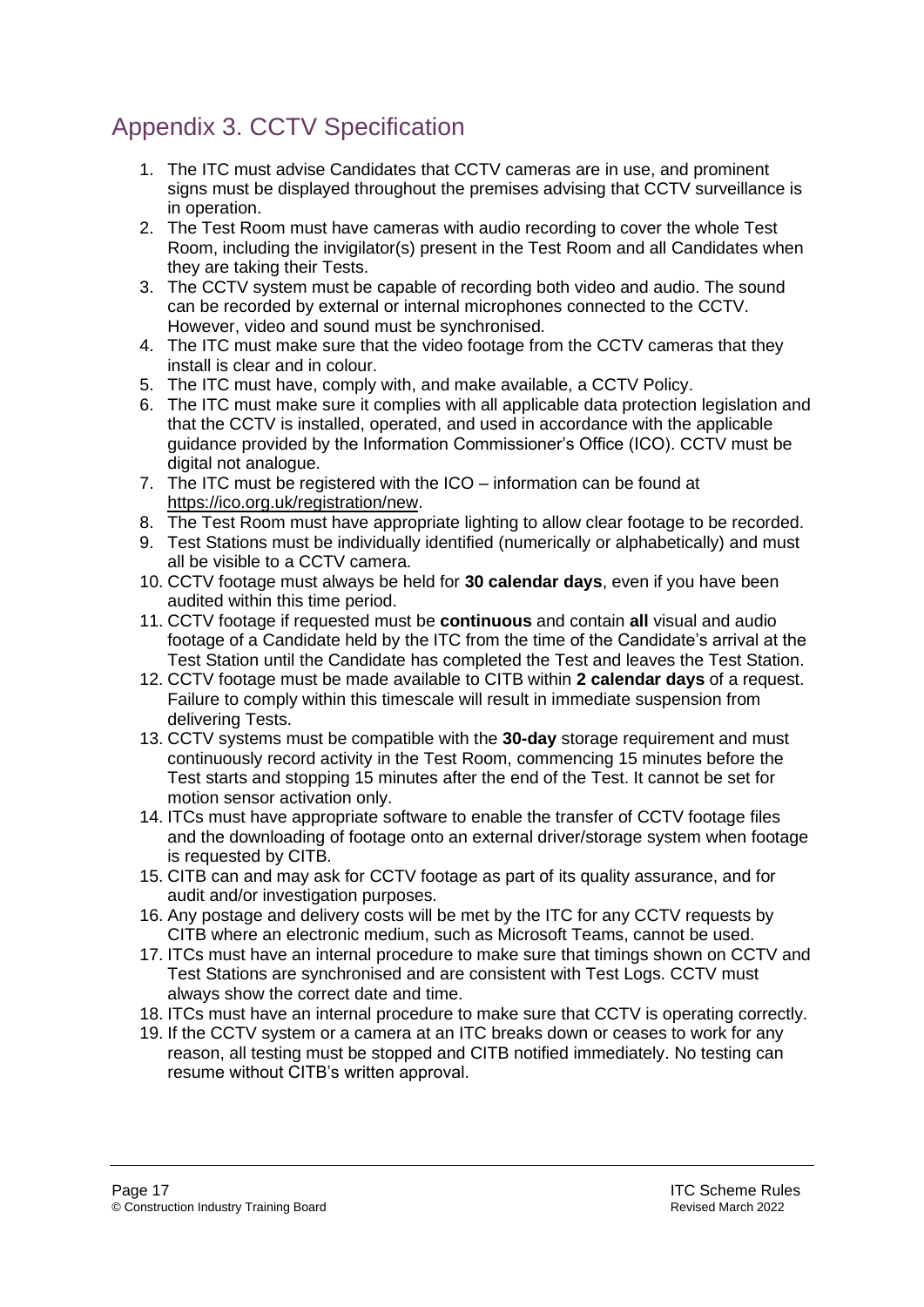Provided that all the CCTV requirements noted above are met, the number of cameras used and where they are situated is left to the discretion of the ITC. All CCTV requirements will be checked by a CITB representative at the survey and audit stage to make sure all required areas are captured as stated above. These requirements are mandatory.

Please note: There must be sufficient CCTV coverage to capture and record (on both video and audio) all the Candidates taking Tests, as well as the Test invigilator at the Test Station, including ensuring that each VDU screen, keyboard, and mouse is captured, as well as any other activity which takes place in the Test Room while Candidates undertake the Test. This does not mean one camera per Test Station – see 'Example ITC Test Room and Waiting Room layout' below.

The booking-in area of the ITC must be separate from the Test Room if there is more than one Test Station in the ITC.

#### **Example ITC Test Room and Waiting Room layout**

<span id="page-17-0"></span>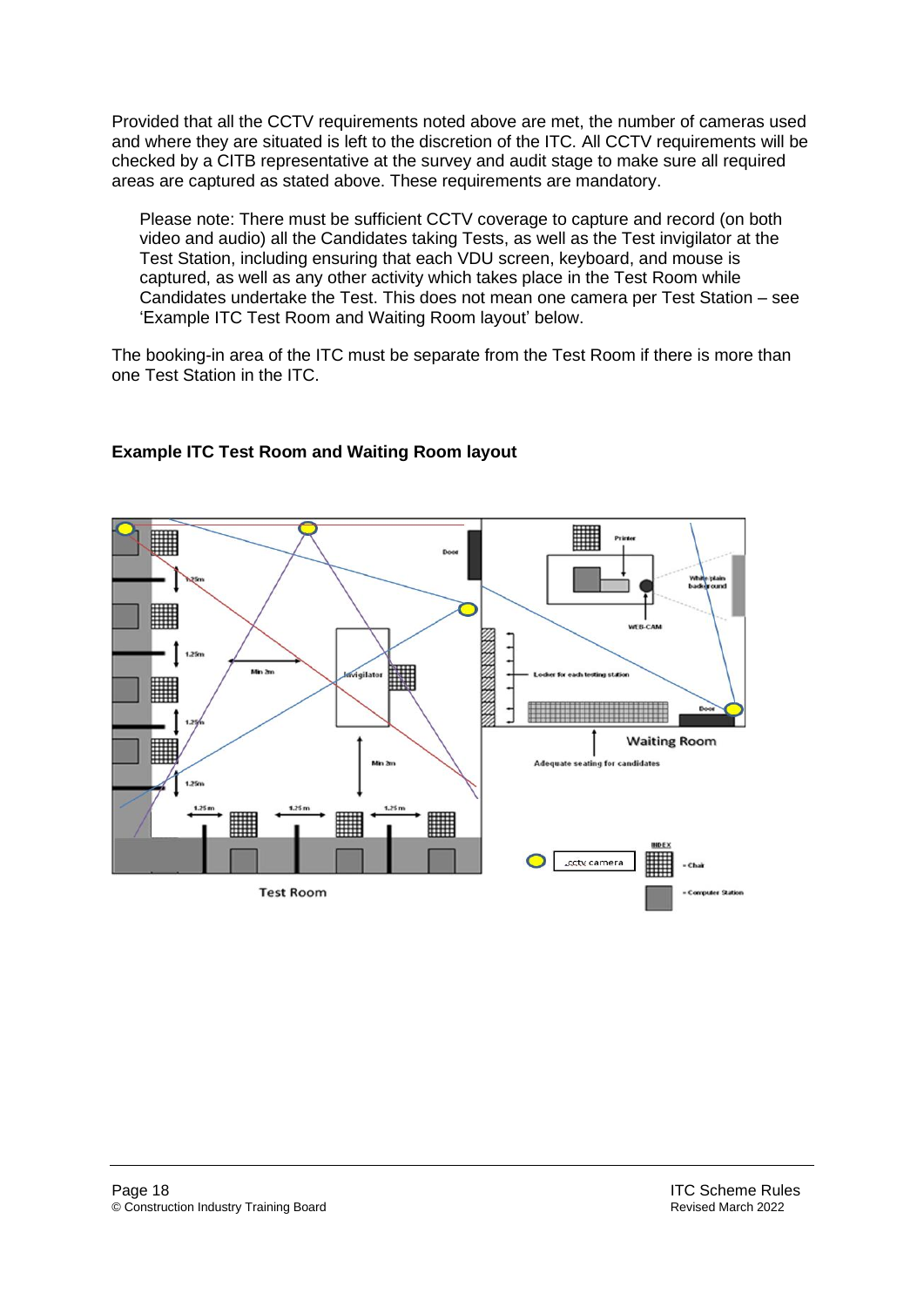### Appendix 4. Required Photo Standards

It is a requirement that Candidates provide the correct photographic identification before they can take an HS&E test.

Each Candidate photo taken in an ITC must show the Candidate's head, shoulders, and upper body only, and conform to passport photograph quality and guidance at [https://www.gov.uk/photos-for-passports.](https://www.gov.uk/photos-for-passports)

The current image formats are as follows:

- ID photo 384W x 512H pixels, 300dpi, RGB colour, JPG file format
- Signature 125W x 65H pixels, 300dpi, 256-bit colour, PNG file format.

There must be no objects, for example filing cabinets, chairs, or posters, in the background. The image must be of the Candidate only.

Please note: Photographs must be reviewed by ITC staff before the Candidate takes the Test to confirm the image meets the required standard. This will help ensure an efficient customer journey if the image is to be used for a Card Scheme application. The ITC staff must also take a copy of the ID produced, retain it securely for **2 years**, and provide it to CITB on demand.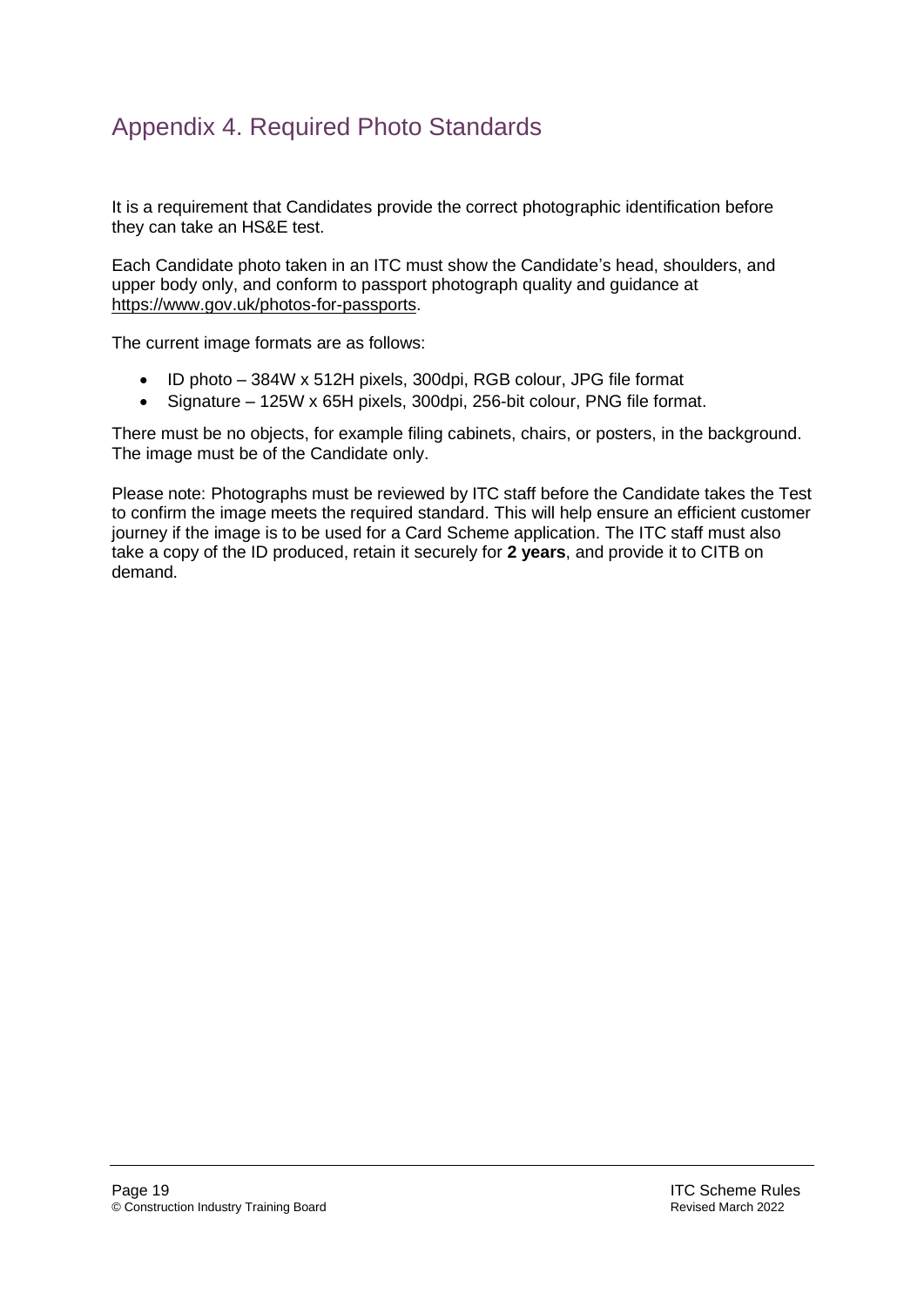### <span id="page-19-0"></span>Appendix 5. Candidate Rules

#### **To be provided to the Candidate.**

Please review the following Test rules and ask the Test Administrator if you have any questions.

I have read the emergency notices displayed around the ITC.

In the unlikely event of an emergency, where an evacuation of the premises is required, I will follow the directions of staff in a calm and orderly manner.

I will not take personal items into the Test Room, including but not limited to mobile phones, handheld computers or other electronic devices, personal headphones, watches, wallets, purses, hats (and other head coverings, excluding religious headwear), bags, coats, books and notes.

I will store these items in the individual secure locker provided by the Test Administrator. Mobile phones and other electronic devices must be turned off before placing them in the designated secure locker. The ITC is not responsible for lost, stolen or misplaced personal items.

The Test Administrator will log me in to my assigned workstation, verify that I am taking the intended Test, and start the Test. I will sit in my assigned seat until escorted out by a Test Administrator. I understand that eating, drinking, smoking, chewing gum and making noise that creates a disturbance for other Candidates are prohibited during the Test.

The Test Administrator will monitor me continuously while I take my Test. The session will be recorded on CCTV or otherwise recorded for security or other purposes.

There are no breaks during the Test. If for any reason I need to take an unscheduled break at any time during the Test, I understand that the Test timer will not stop while I take the unscheduled break. I will take my identification with me when I leave the room, and this will be inspected before I re-enter the Test Room. I understand that, while taking an unscheduled break, I will not be permitted to leave the ITC or access my stored personal belongings, except for medication required at a certain time, with the approval of the Test Administrator.

If I experience problems that affect my ability to take the Test, I will notify the Test Administrator **immediately** by remaining seated and raising my arm.

The Test Administrator cannot answer questions related to Test content. If I have questions of this nature, I will contact CITB after I leave the ITC.

I will not remove copies of Test questions and answers from the ITC, and I will not share or discuss the questions or answers seen in my Test with other Candidates.

After the Test ends, the Test Administrator will come to my Test Station and make sure my Test has ended properly. After I have left the Test Room, I will be provided with a printed score report from the Test Administrator.

**Your privacy:** Your Test result and ID photograph will be encrypted and transmitted to Pearson VUE and CITB. The ITC does not keep any information other than when and where your Test was taken. For more information, view the Pearson Vue Privacy Policy Statement at [www.pearsonvue.com/citb/privacy/](http://www.pearsonvue.com/citb/privacy/) and the [CITB Privacy Policy.](https://www.citb.co.uk/utility-links/privacy-policy-cookies/)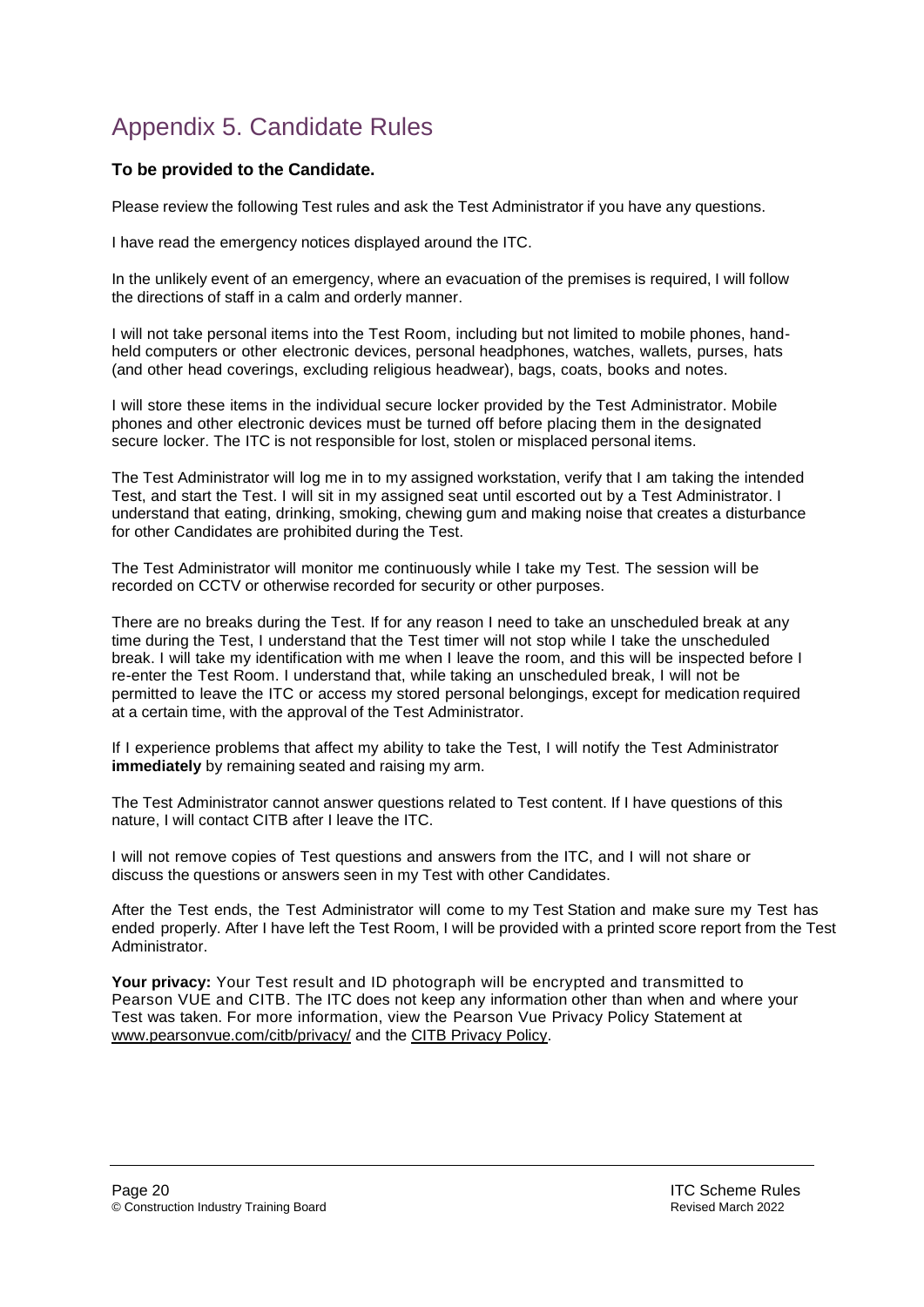### <span id="page-20-0"></span>Fair Processing

Your Test result and ID photograph will be encrypted and transmitted to Pearson VUE and CITB and may also be shared with competency card scheme providers if you apply for their products. CITB may also share this information as part of any investigation into malpractice or fraudulent activity.

The ITC will keep your information, including when and where your Test was taken, and identification evidence.

More information, including about your legal rights and how your information may be used, can be found by:

- viewing the Pearson VUE Privacy Notice online at [www.pearsonvue.com/citb/privacy](http://www.pearsonvue.com/citb/privacy)
- viewing the CITB Privacy Notice online at citb.co.uk/privacy
- asking the ITC for information about how they manage your personal data.

The information you provide will be used for administering the HS&E test and for purposes connected with the Construction Industry Training Board's ("CITB") role as an Industrial Training Board in accordance with the Industrial Training Act 1982.

This may include sharing your information on the CITB Construction Training Register, as well as with employers, awarding organisations, competency card schemes or training providers.

Your personal data will be held securely and treated confidentially and will not be disclosed to third parties other than as described above. We will not pass your personal data to third parties for marketing purposes without your consent.

*Candidate Statement: By signing the digital signature e-pad, I give Pearson VUE my explicit consent to retain and transmit my personal data (including my image and signature) and Test responses to Pearson VUE and to CITB (either of which may be outside of the country in which I am testing). I understand the information provided above and agree to follow the Rules. If I do not follow the Rules, or I am suspected of cheating in any way including tampering with the computer, this will be reported to Pearson VUE and CITB, my Test may be invalidated, CITB may take other action and I will not be refunded my Test fee.*

<span id="page-20-1"></span>\*Candidate Rules Agreements are available to download from the [Pearson VUE Support](http://vss.pearsonvue.com/)  [Service \(VSS\),](http://vss.pearsonvue.com/) under Download – Exam Sponsor Documentation A-M. The Candidate Rules Agreement is in the following languages: English, Welsh, Bulgarian, Czech, French, German, Hungarian, Lithuanian, Polish, Portuguese, Punjabi, Romanian, Russian and Spanish.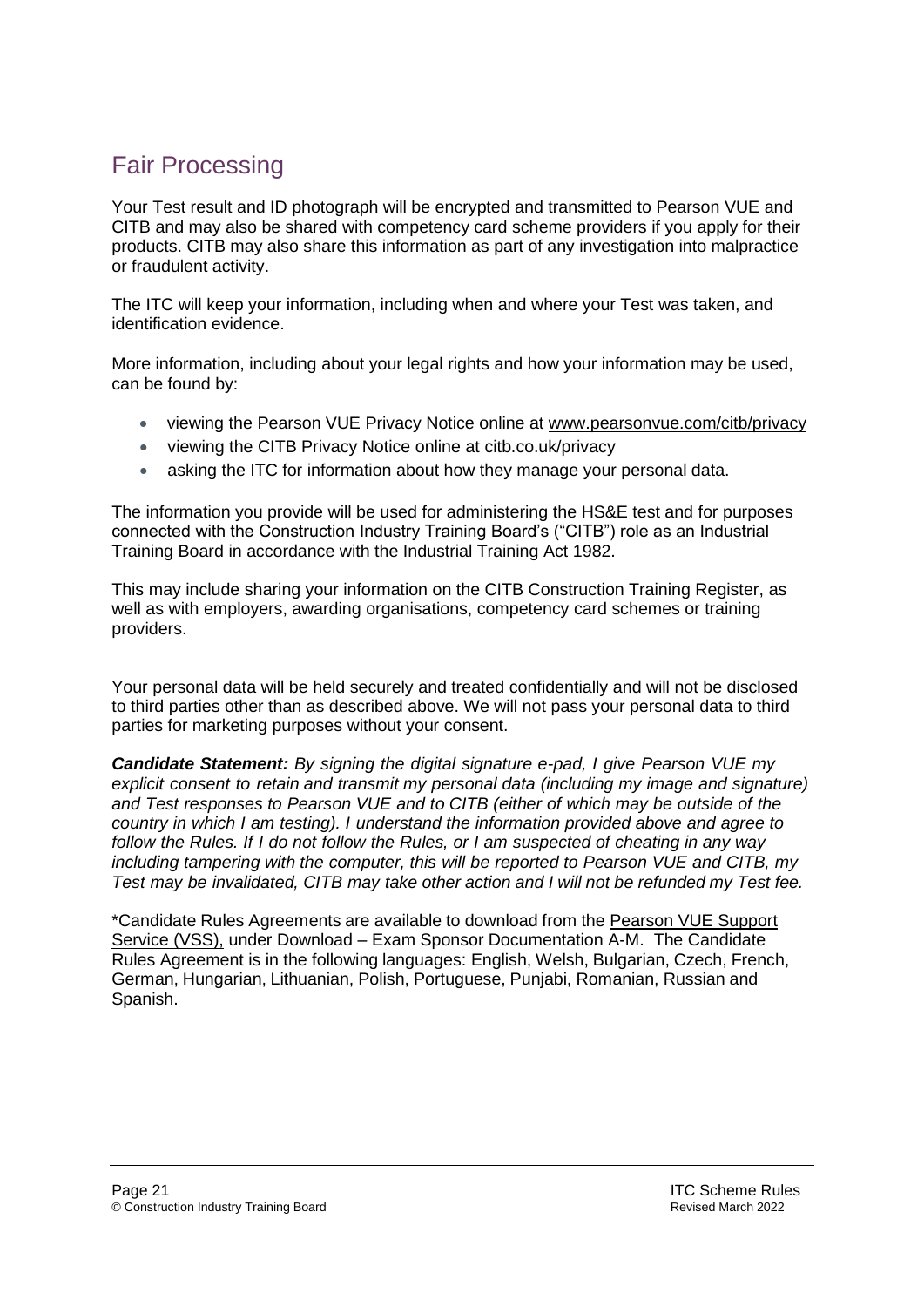## Appendix 6. ID Policy

View and download the [ID Policy](https://www.citb.co.uk/media/nkdbqksx/hse-test-id-policy-october-2021.pdf) from the CITB website.

View and download the [Waiver Form](https://www.citb.co.uk/media/uwvjmqtz/citb-hse-test-id-waiver-form-and-letter-apr-22.pdf) from the CITB website.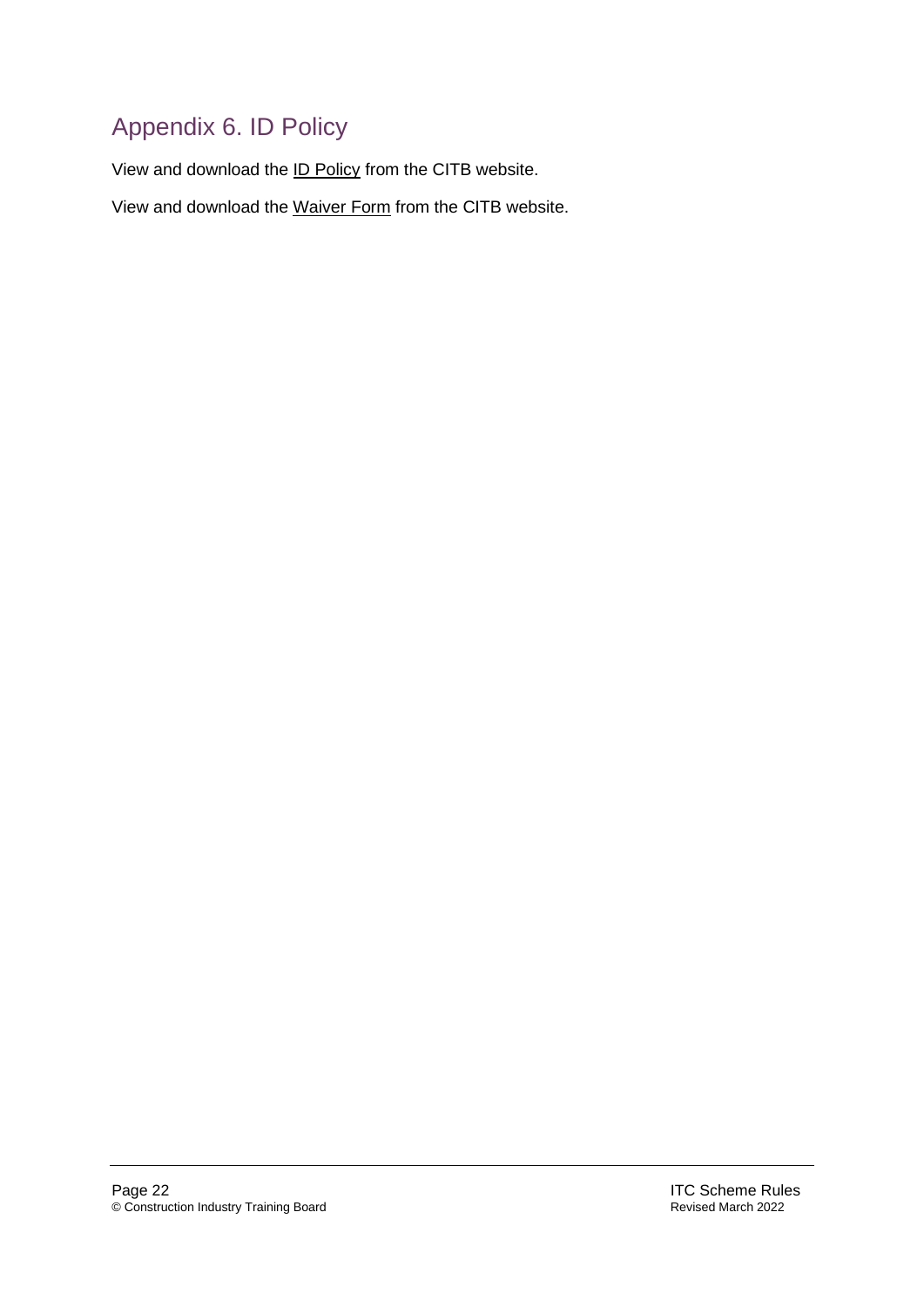### Appendix 7. CITB Testing Services – ITC Test Log



| Address_                             | <u> 2000 - Jan James James James James James James James James James James James James James James James James J</u> |                                          |                                        |                                                 |                              |                                                                                                                                       |                               |                                |
|--------------------------------------|----------------------------------------------------------------------------------------------------------------------|------------------------------------------|----------------------------------------|-------------------------------------------------|------------------------------|---------------------------------------------------------------------------------------------------------------------------------------|-------------------------------|--------------------------------|
|                                      |                                                                                                                      |                                          |                                        |                                                 |                              |                                                                                                                                       |                               |                                |
|                                      |                                                                                                                      |                                          |                                        |                                                 | Print name                   |                                                                                                                                       |                               |                                |
| Candidate's name<br>(block capitals) | Candidate's CITB<br>registration number or<br>CITB testing ID*                                                       | Type of<br>identification<br>presented** | Last four digits on<br>photographic ID | Test type,<br>e.g., Ops,<br>Spec,<br><b>MAP</b> | Start<br>time of<br>the Test | I consent to my photo being<br>taken and held on record by<br>CITB*** and confirm start time of<br>the Test.<br>Candidate's signature | Finish<br>time of<br>the Test | Test Administrator's signature |
|                                      |                                                                                                                      |                                          |                                        |                                                 |                              |                                                                                                                                       |                               |                                |
|                                      |                                                                                                                      |                                          |                                        |                                                 |                              |                                                                                                                                       |                               |                                |
|                                      |                                                                                                                      |                                          |                                        |                                                 |                              |                                                                                                                                       |                               |                                |
|                                      |                                                                                                                      |                                          |                                        |                                                 |                              |                                                                                                                                       |                               |                                |
|                                      |                                                                                                                      |                                          |                                        |                                                 |                              |                                                                                                                                       |                               |                                |
|                                      |                                                                                                                      |                                          |                                        |                                                 |                              |                                                                                                                                       |                               |                                |
|                                      |                                                                                                                      |                                          |                                        |                                                 |                              |                                                                                                                                       |                               |                                |
|                                      |                                                                                                                      |                                          |                                        |                                                 |                              |                                                                                                                                       |                               |                                |
|                                      |                                                                                                                      |                                          |                                        |                                                 |                              |                                                                                                                                       |                               |                                |
|                                      |                                                                                                                      |                                          |                                        |                                                 |                              |                                                                                                                                       |                               |                                |

<span id="page-22-0"></span>\*If a Candidate has previously taken a CITB Test, please include their Candidate registration number. If this is the first Test the Candidate has taken, please include the CITB testing ID number (this is generated at the t

\*\*In the case of a prison environment as ITC, the Prison Officer should print their name in this box and sign in the "Last four digits on photographic ID" box to confirm the identity of the Candidate. (A Test Administrator they are able to verify a Candidate's identity through Prison National Offender Management Information System (PNOMIS)).

\*\*\* Photographs are taken for CITB use only. This box is to be **signed** by the Candidate.

The Test Log must be retained on file for at least **2 years**.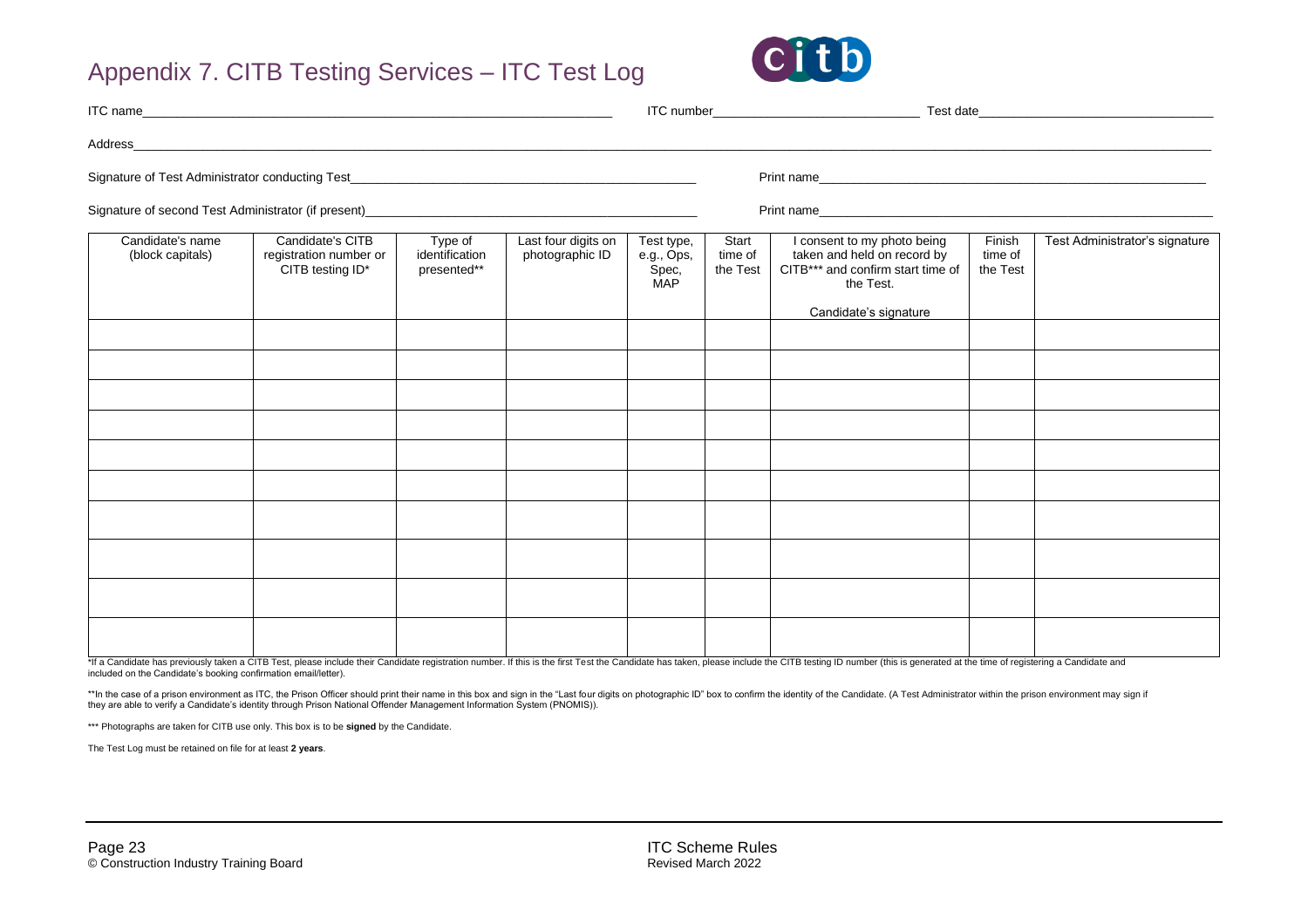

### <span id="page-23-0"></span>Appendix 8. Provisions for inclusion in the ITC Contract with **Candidates**

- **1. The Test**
	- **1.1.** Tests are provided by Pearson VUE on behalf of CITB.
	- **1.2.** CITB shall not be liable whether in contract or tort (including negligence and breach of statutory duty statute or otherwise) for any loss or damage to persons or property caused by participation in, or failure to pass, the Test. This does not prevent or limit liability in respect of personal injury or death caused by negligence on the part of CITB or any other liability to the extent it cannot be limited or excluded by Law.
	- **1.3.** CITB uses the personal data you provide for various purposes, including the provision of the Test and other services. For more information, visit [www.citb.co.uk/utility-links/privacy-policy-cookies/.](http://www.citb.co.uk/utility-links/privacy-policy-cookies/)
- **2. Admission Policy**
	- **2.1.** It is your responsibility to make sure that you arrive at the ITC 15 minutes before the Test time. Neither [*ITC*] nor CITB will accept any responsibility if you arrive late or fail to arrive due to adverse weather conditions, failure of transport or any other circumstance.
- **3. Identification Requirements**
	- **3.1.** You are required to bring the appropriate ID with you on the day of the Test, as laid out in the [ID Policy](https://www.citb.co.uk/media/nkdbqksx/hse-test-id-policy-october-2021.pdf) on the CITB website.
	- **3.2.** Photocopies of ID will not be accepted.
	- **3.3.** If you do not have any of the required forms of ID listed in the ID Policy, please call **0344 994 4488** for support.
		- **If** you do not bring suitable ID, you will not be allowed to take the Test.
- **4. Special Assistance**
	- **4.1.** If you have difficulty in reading, all Test Stations have headphones that will allow you to hear an English voiceover for **all** Tests. For the HS&E Operatives and Labourer tests, voiceovers are also available in the following languages: Welsh, Bulgarian, Czech, French, German, Hungarian, Lithuanian, Polish, Portuguese, Punjabi, Romanian, Russian and Spanish.

British Sign Language (BSL) assistance is also available on-screen for the HS&E Operatives test. Please notify the ITC when booking your Test if you need BSL assistance. The ITC staff will explain to you how the Test will be conducted.

- **5. Revision Materials**
	- **5.1.** Revision materials are available to purchase in book and electronic formats for all of the HS&E tests, on the online [CITB Shop.](https://shop.citb.co.uk/?_ga=2.149241919.846733832.1639397004-575814629.1638365928)
- **6. Tutorial**
	- **6.1.** It is essential that you are familiar with how the Test is conducted. After the ITC staff have explained the operation to you, you will have the option to conduct a tutorial to see how the Test will work, and to look at the screen, so that you are familiar with the functionality before you sit your Test. The tutorial is not a practice Test, and we strongly recommend you take advantage of this tutorial, as once the Test has started, it is not possible to interrupt it.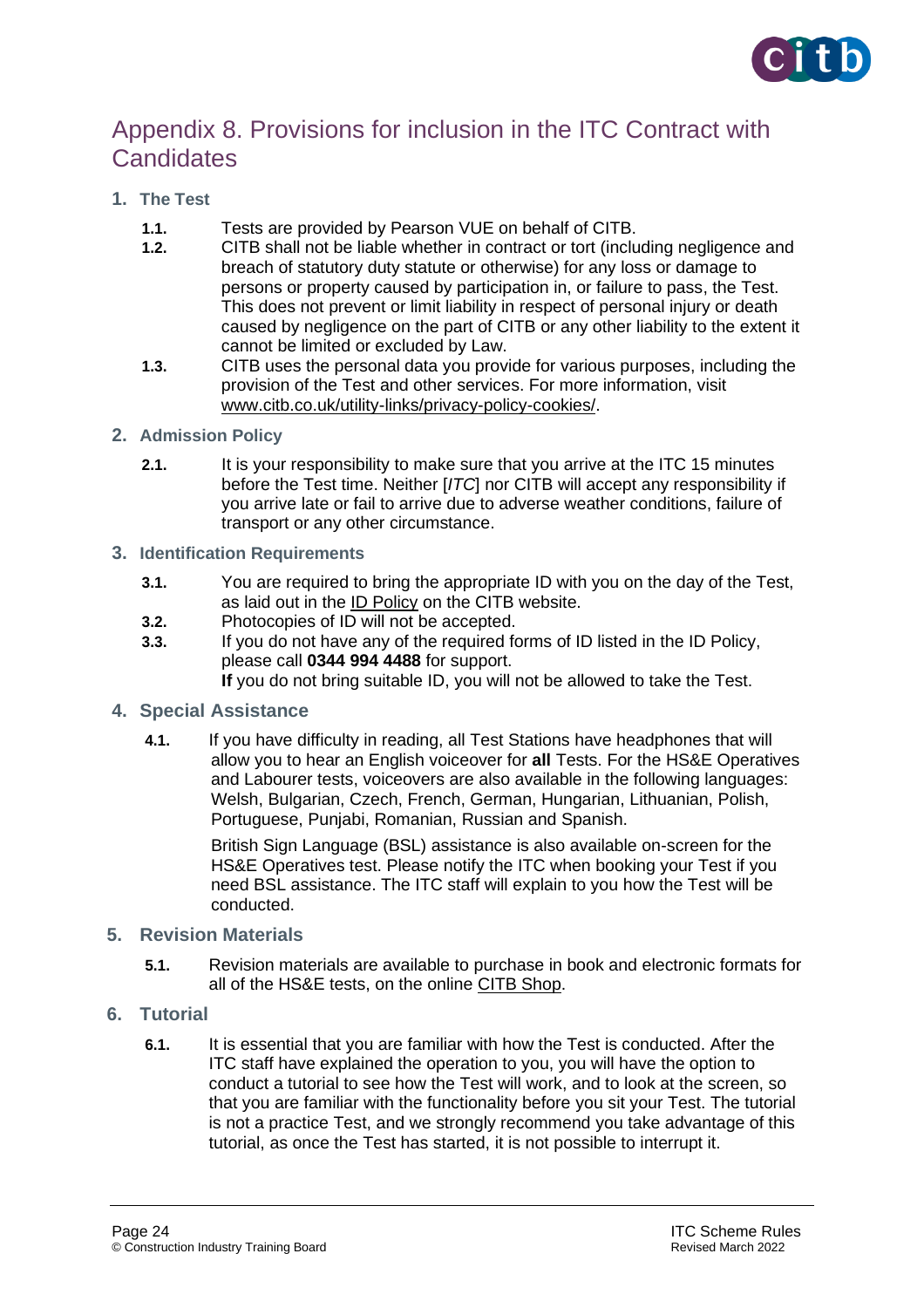

#### **7. Test Results**

- **7.1.** All Candidates will be given written confirmation as to whether they have passed or failed the Test. Score reports, regardless of the Test result, will also indicate subject areas of weakness where questions were not answered correctly.
- **7.2.** Your Test fee is not refundable if you do not arrive at the ITC for your scheduled appointment.
- **7.3.** If you fail the Test, you will not be allowed to re-sit the Test for at least **2 working days** after the date on which you undertook the Test.
- **7.4.** If you require a duplicate pass certificate, you should access your score report via your online account. To request a duplicate pass certificate from the Pearson Vue Customer Service Team, you should call **0344 994 4488**. A duplicate certificate will incur a £10 administration charge.
- **7.5.** CITB is unable to amend the result of a Test whatever the circumstances. However, CITB can order a re-test if it is satisfied the Test was not conducted correctly.

#### **8. Conduct**

- **8.1.** You will not be allowed to bring anybody into the ITC with you. Any items you are carrying (including personal items such as keys, phones, bags, watches and wallets) must be stored in a secure personal locker provided at the ITC. Please note that you must not refer to any document during the Test. All ITCs must have CCTV with audio and video recording capability, with Tests recorded for security and the detection or investigation of fraud. CCTV footage is retained securely by the Test provider for a period of up to **30 days**. Any misconduct by you during the Test will result in your Test being stopped, your Test result declared void, and your Test Fee forfeited. Candidates guilty of serious misconduct, including cheating, may forfeit their right to take a further Test. In addition, CITB reserves the right to revoke a Test pass if it reasonably suspects that you have been involved in or are linked to any misconduct, fraud or cheating. CITB also reserves the right to notify any other affiliated card scheme.
- **8.2.** The ITC staff will explain how you can attract their attention if you should experience any technical difficulties during your Test.
- **8.3.** If you are unhappy with the way in which your Test has been conducted, you should bring the matter to the attention of the Test Administrator.
- **8.4.** If you are unable to resolve the matter at the ITC, you should either ring the Pearson Vue Customer Service Team on **0344 994 4488** or email the Customer Service Team at citb.testingcustomerservices@pearson.com. You must do this within **15 working days** of sitting your Test. If, after receiving a response from the Customer Service Team, you are still not satisfied, you can email the CITB Testing Services product team at TestingServiceFeedback@citb.co.uk.